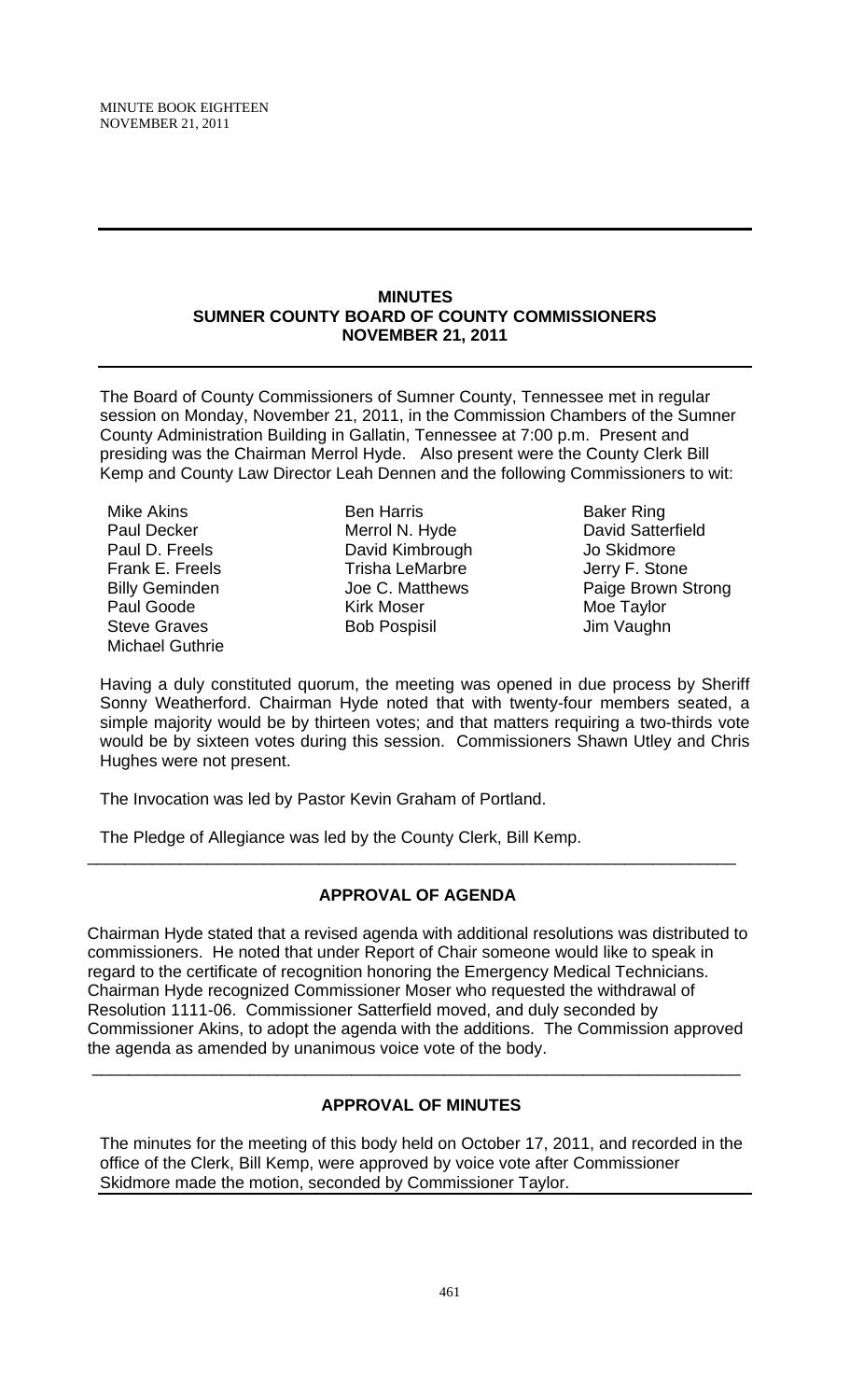# **RECOGNITION OF THE PUBLIC**

Chairman Hyde opened the floor to allow the public to speak concerning any matter on the agenda.

Baker Black of 1085 stated that he thought the constables should keep their enforcement powers.

Tim Cummins, Sixth District Constable of 282 Trey Lane in Gallatin, spoke in favor of the constables keeping their enforcement powers.

Mark Nodini, Twelfth District Constables of 129 Bayview Drive in Hendersonville spoke against Resolution 1111-02 restricting the law enforcement powers of the constables.

The following spoke in favor of Resolution 1111-02 were as follows:

Police Chief Richard Pope of Goodlettsville

Police Chief Gerald Herman of White House

Police Chief Don Bandy of Gallatin

Ray Whitley Sumner County District Attorney

With no one else wishing to speak, recognition of the public was closed.

# **REPORT OF THE CHAIR**

 $\overline{\phantom{a}}$  , and the contract of the contract of the contract of the contract of the contract of the contract of the contract of the contract of the contract of the contract of the contract of the contract of the contrac

 $\overline{\phantom{a}...}$  ,  $\overline{\phantom{a}...}$  ,  $\overline{\phantom{a}...}$  ,  $\overline{\phantom{a}...}$  ,  $\overline{\phantom{a}...}$  ,  $\overline{\phantom{a}...}$  ,  $\overline{\phantom{a}...}$  ,  $\overline{\phantom{a}...}$  ,  $\overline{\phantom{a}...}$  ,  $\overline{\phantom{a}...}$  ,  $\overline{\phantom{a}...}$  ,  $\overline{\phantom{a}...}$  ,  $\overline{\phantom{a}...}$  ,  $\overline{\phantom{a}...}$ 

Chairman Hyde recognized the new Administer of Elections, Lori Atchley.

Debbie Haddock recognized the extraordinary compassion of the Sumner County Emergency Medical Technicians being honored. Commissioner Vaughn read the resolution into the record:

# **A RESOLUTION HONORING EMERGENCY MEDICAL TECHNICIAN'S FOR THEIR CONTINUED EFFORTS TO AID AND SHOW COMPASSION TO THE CITIZENS OF THEIR COUNTY**

 **WHEREAS,** Sumner County Emergency Medical Services, led by Director Keith Douglas work 24/7 to provide quality and caring medical services to citizens and visitors to our community ; and

**WHEHREAS,** Pari Buckner and Russell Sanders, have demonstrated, after only a short time on the job, that they also pursue these high ideals when they took the extra time and effort to allow a hospice patient to enjoy a beautiful autumn day; and

**WHEREAS,** the paramedics and emergency medical technicians of this county, work daily to provide comfort, care and aid the sick and injured of our county, and by their efforts touch the lives of countless citizens and thanks to their dedication and selfless assistance, our county and community is a better place to live.

**NOW, THEREFORE BE IT RESOLVED** by the Sumner County Board of County Commissioners meeting in regular session on this the 21<sup>st</sup> day of November, 2011, that this body hereby expresses its appreciation for the service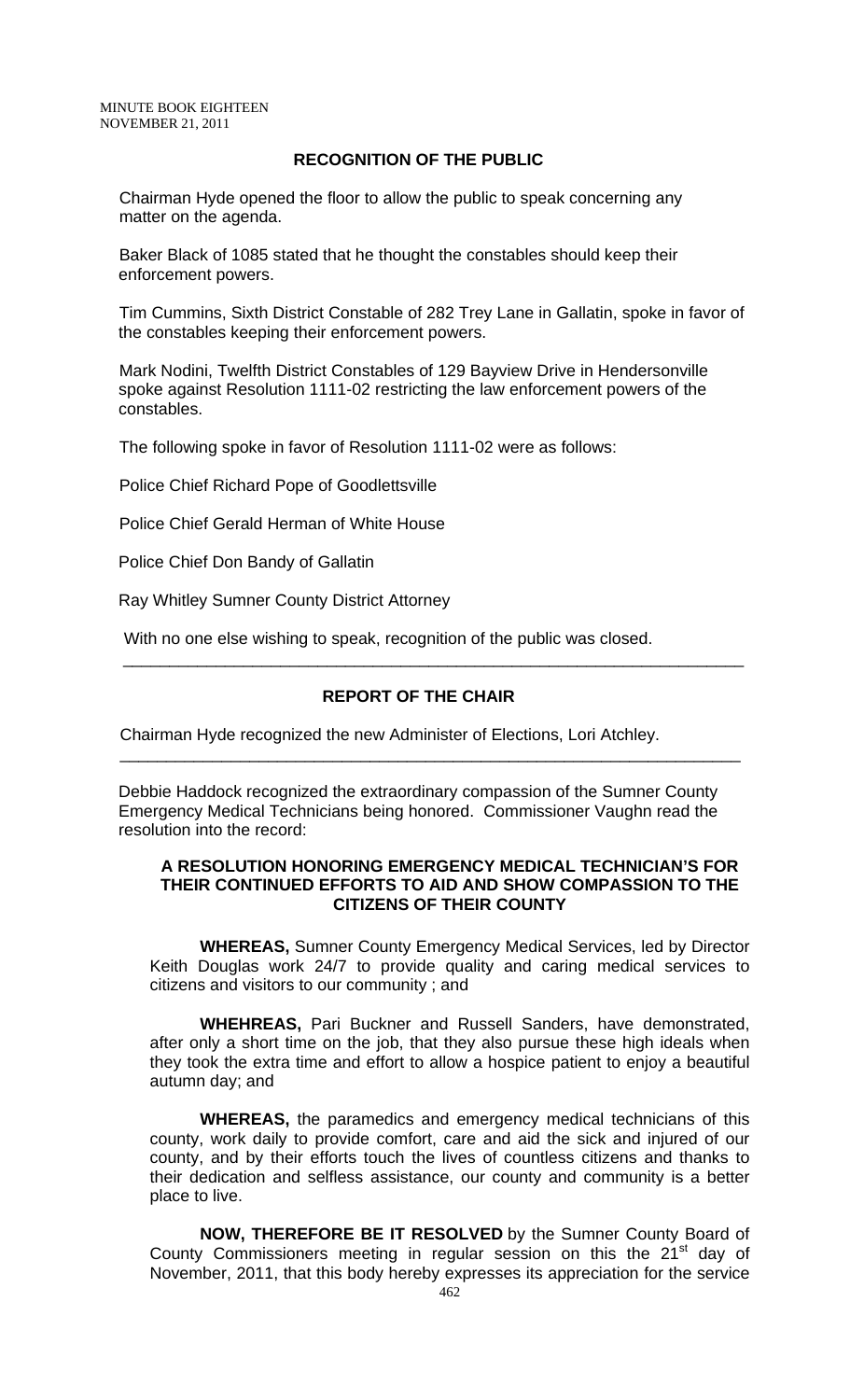and dedication of Pari Buckner and Russell Sanders and this body urges all the citizens of Sumner County to acknowledge the accomplishments and contributions made by the paramedics and emergency medical technician of our county; and

**BE IT FURTHER RESOLVED** that this resolution shall be spread on the minutes of this body and the Clerk is to furnish a copy of this resolution to Ms. Pari Buckner and Russell Sanders.

Upon motion of Commissioner Vaughn, seconded by Commissioner Matthews, the Commission voted to approve the certificates of recognition for Ms. Buckner and Mr. Sanders.

**\_\_\_\_\_\_\_\_\_\_\_\_\_\_\_\_\_\_\_\_\_\_\_\_\_\_\_\_\_\_\_\_\_\_\_\_\_\_\_\_\_\_\_\_\_\_\_\_\_\_\_\_\_\_\_\_\_\_\_\_\_\_\_\_**

Commissioner Pospisil read the following resolution into the record:

# **A RESOLUTION HONORING VIETNAM VETERANS OF AMERICA, CHAPTER 240**

 **WHEREAS,** Vietnam Veterans of America, Chapter 240 was chosen by Sumner County government to be responsible for the maintenance of the Sumner County Veterans Park, which is a memorial to all of the brave Sumner County men and women who have fought to defend the freedoms we all enjoy today; and

**WHEREAS,** the park is comprised of a memorial monument dedicated to those Sumner County service men and women who made the ultimate sacrifice from World War I through the present time; as well as a Wall of Honor which contains bricks engraved with the names of local veterans honoring their unselfish service to the United States of America; and

**WHEREAS**, this past year, Vietnam Veterans of America, Chapter 240 received approval from the Sumner County Commission to extend the development of the Veterans Park with a walkway; and

**WHEREAS,** the Sumner County government is extremely proud to partner with Vietnam Veterans of America, Chapter 240 on the Veterans Park and greatly appreciates their service, past and present; and

**WHEREAS,** Sumner County received the Award of Excellence from the Greater Nashville Regional Council in recognition of this Public/Private Partnership with Vietnam Veterans of America Chapter, 240.

**NOW, THEREFORE, BE IT RESOLVED** by the Sumner County Board of County Commissioners meeting in regular session on this the  $21<sup>st</sup>$  day of November, 2011, that this body hereby expresses its appreciation to the Vietnam Veterans of America, Chapter 240 and this body urges all the citizens of Sumner County to acknowledge the dedication made by Vietnam Veterans of America, Chapter 240 to Sumner County; and

**BE IT FURTHER RESOLVED** that this resolution is to be spread on the minutes of this body so as to make it a permanent part of the records of this body and the Clerk is hereby directed to furnish a copy of this resolution to Vietnam Veterans of America, Chapter 240.

\_\_\_\_\_\_\_\_\_\_\_\_\_\_\_\_\_\_\_\_\_\_\_\_\_\_\_\_\_\_\_\_\_\_\_\_\_\_\_\_\_\_\_\_\_\_\_\_\_\_\_\_\_\_\_\_\_\_\_\_\_\_\_\_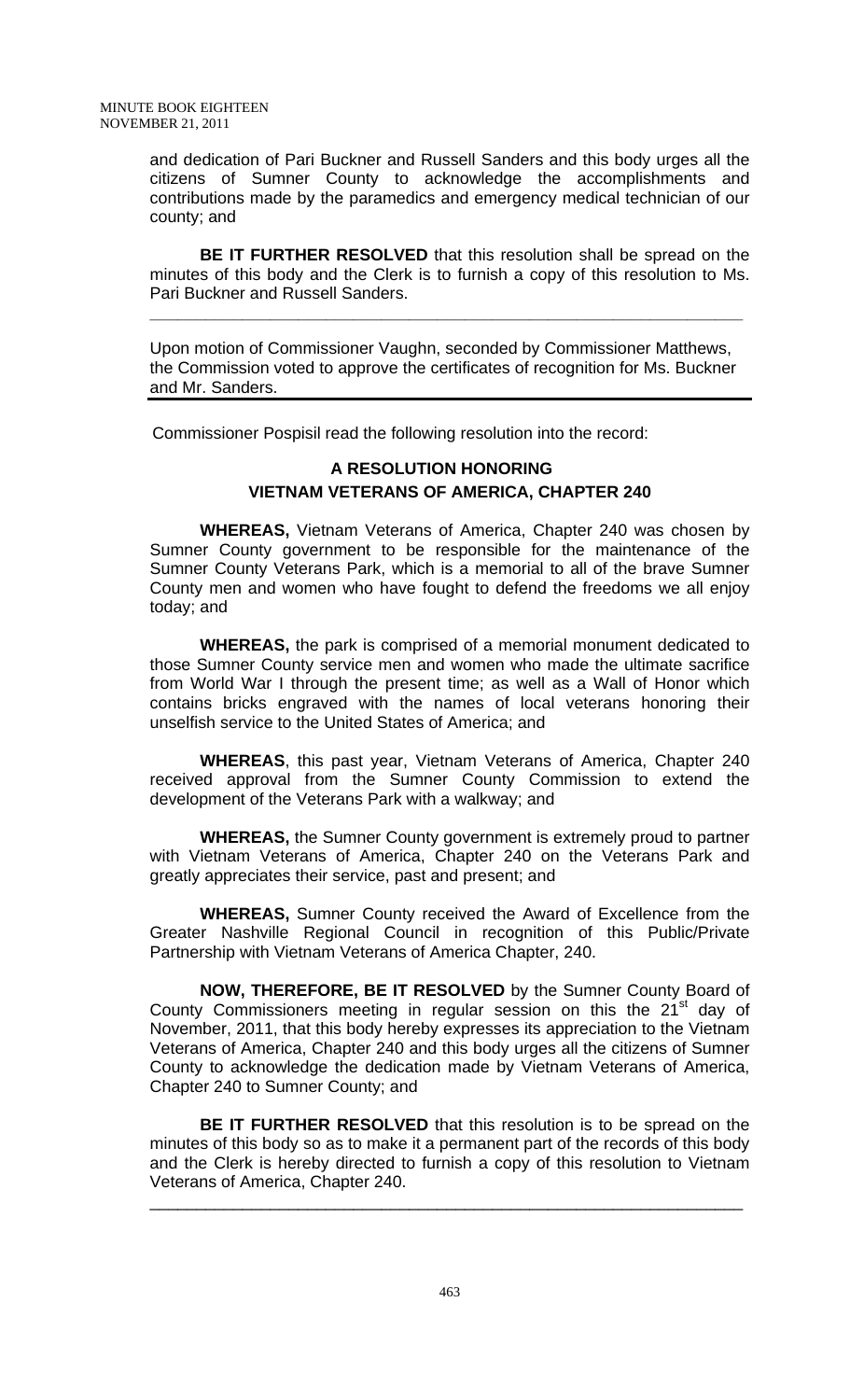Upon motion of Commissioner Pospisil, seconded by Commissioner Vaughn, the Commission voted to approve the certificates of recognition for the Vietnam Veterans of American, Chapter 240.

Commissioner Goode read the following resolution into the record:

# **A RESOLUTION HONORING THE COLONEL JETHRO SUMNER CHAPTER OF THE DAUGHTERS OF THE AMERICAN REVOLUTION**

 **WHEREAS,** the Colonel Jethro Sumner Chapter of the Daughters of the American Revolution were organized on October 21, 1931 and this year have celebrated eighty years of service and the preservation of history in our community; and

eight decades has worked to meet the ideals of the Daughters of the American Revolution through countless projects in our area; and

**WHEREAS**, the objectives of the Daughters of the American Revolution remains historic preservation, education and patriotic endeavors and the organization continues to plan for the future while preserving the rich past of our nation, state and county.

**NOW, THEREFORE, BE IT RESOLVED** by the Sumner County Board of County Commissioners meeting in regular session on this the  $21<sup>st</sup>$  day of November, 2011, that this body hereby congratulates the Colonel Jethro Sumner Chapter of the Daughters of the American Revolution for its eighty years of service and this body urges all the citizens of Sumner County to acknowledge the dedication made by this wonderful organization to service and history; and

**BE IT FURTHER RESOLVED** that this resolution is to be spread on the minutes of this body so as to make it a permanent part of the records of this body and the Clerk is hereby directed to furnish a copy of this resolution to the Colonel Jethro Sumner Chapter of the Daughters of the American Revolution.

Upon motion of Commissioner Goode, seconded by Commissioner Graves, the Commission voted to approve the certificates of recognition for the Daughters of the American Revolution.

\_\_\_\_\_\_\_\_\_\_\_\_\_\_\_\_\_\_\_\_\_\_\_\_\_\_\_\_\_\_\_\_\_\_\_\_\_\_\_\_\_\_\_\_\_\_\_\_\_\_\_\_\_\_\_\_\_\_\_\_\_\_\_\_

Commissioner Pospisil introduced the following resolution:

# **A RESOLUTION HONORING MR. DONALD L. SAMUELS**

**WHEREAS,** Mr. Donald L. Samuels, a combat disabled Marine veteran of the Vietnam War and retired DAV National Service Officer (NSO), was elected National Commander of the 1.2 million-member Disabled American Veterans (DAV) at the 2011 National Convention in New Orleans, Louisiana; and

**WHEREAS,** Mr. Samuels, a native of Louisville, Kentucky, resides in Gallatin, Tennessee with his wife, Sandra and is the proud father of two sons and two daughters, and nine wonderful grandchildren; and

**WHEREAS,** Mr. Samuels served in the Marine Corps from 1960 to 1969 until he was discharged due to injuries sustained while leading his infantry platoon in a ground assault, resulting in the partial loss of use of his right hand; and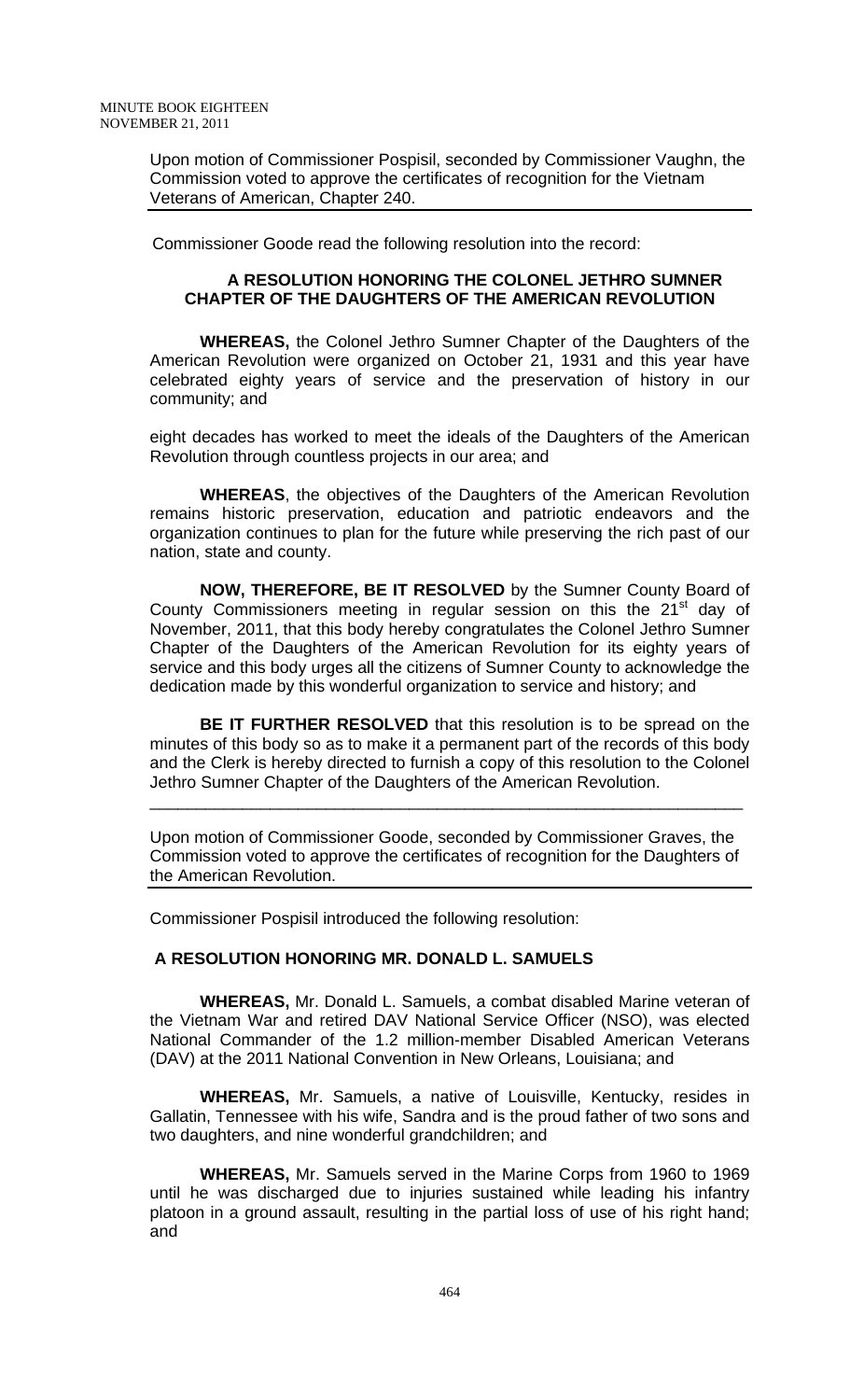**WHEREAS,** Mr. Samuels after completing training was assigned as the NSO Supervisor at the Nashville DAV National Service Office in 1970 and served in that capacity until his retirement in 1989; and

**WHEREAS,** it is appropriate that Mr. Samuels should be recognized for the very significant contribution and valuable dedication he has made to his country.

**NOW, THEREFORE, BE IT RESOLVED** by the Sumner County Board of County Commissioners meeting in regular session on this the 21<sup>st</sup> day of November, 2011, that this body expresses its appreciation and gratitude for the many years of service and dedication of Mr. Samuels and this body urges all the citizens of Sumner County to acknowledge the accomplishments and congratulate him on his recent election and contributions; and

**BE IT FURTHER RESOLVED** that this resolution is to be read and entered on the minutes of this body so as to make it a permanent part of the records of this body and the Clerk is hereby directed to furnish a copy of this resolution to Mr. Donald L. Samuels.

Upon motion of Commissioner Pospisil, seconded by Commissioner Goode, the Commission voted to approve the certificates of recognition for Mr. Samuels.

\_\_\_\_\_\_\_\_\_\_\_\_\_\_\_\_\_\_\_\_\_\_\_\_\_\_\_\_\_\_\_\_\_\_\_\_\_\_\_\_\_\_\_\_\_\_\_\_\_\_\_\_\_\_\_\_\_\_\_\_\_\_\_\_

Commissioner Decker read the following resolution into the record:

# **A RESOLUTION HONORING THE HENDERSONVILLE HIGH SCHOOL COMMANDOS GOLF TEAM AND COACHES CLANCY HALL AND ANDY GILLEY**

 **WHEREAS,** Golf Coaches Clancy Hall and Andy Gilley and the 2011 Hendersonville High Commandos Golf Team completed an overall successful season with an outstanding 67-3 record and for the second year in a row won the 2011 Tennessee State Championship along with winning the  $7<sup>th</sup>$  consecutive District 9AAA Championship and its 4<sup>th</sup> consecutive Region 5AAA Championship; and

**WHEREAS,** Coaches Hall and Gilley are to be commended for their influence and efforts in leading the Hendersonville High School Commandos Golf Team to its impressive season and by their efforts, Hendersonville High School continues to produce remarkable golfers; and

**WHEREAS,** the outstanding senior players for this year's team, Carson Jacobs and Bryan Grisard finished  $3^{\mathsf{rd}}$  and  $6^{\mathsf{th}}$  in this year's state tournament; and

**WHEREAS,** the Hendersonville High School Commandos Golf Team composed of Bryan Grisard, Carson Jacobs, Kevin Lee, Lucas Wheeler, Tucker Keen, Noah Trenkler, Landon Albert, Trevor Brooks, Connor Green and Ethan White, played with pride and have brought honor not only to themselves and their team, but to their school and this county by their outstanding performance.

**NOW, THEREFORE BE IT RESOLVED** by the Sumner County Board of County Commissioners meeting in regular session on this the  $21<sup>st</sup>$  day of November, 2011, that this body does hereby congratulate the Hendersonville High School Commandos Golf Team and Coaches Clancy Hall and Andy Gilley for their outstanding season; and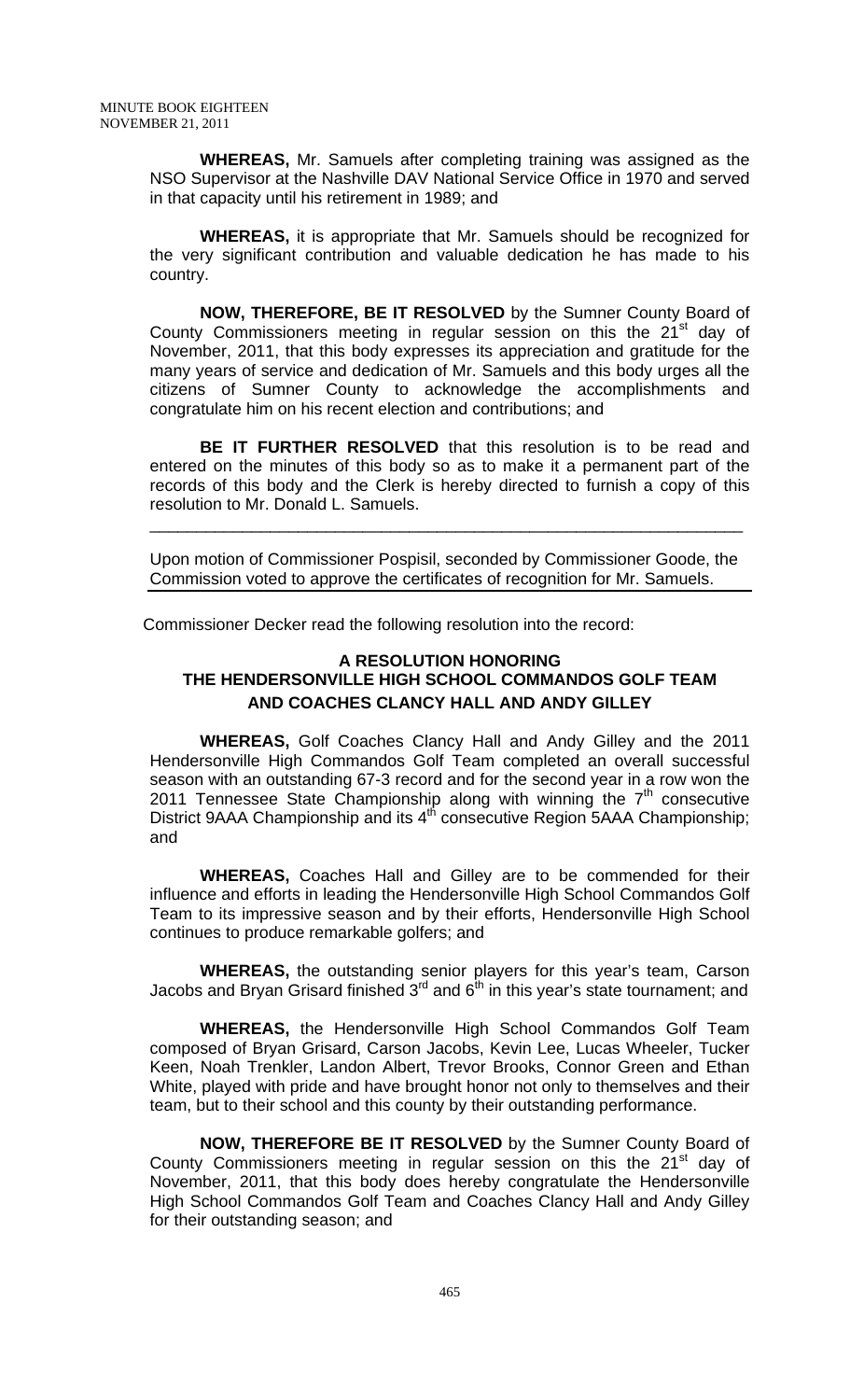**BE IT FURTHER RESOLVED** that this resolution is to be spread on the minutes of this body and the Clerk is to furnish a copy of this resolution to the Hendersonville High School Commandos Golf Team and Coaches Clancy Hall and Andy Gilley.

\_\_\_\_\_\_\_\_\_\_\_\_\_\_\_\_\_\_\_\_\_\_\_\_\_\_\_\_\_\_\_\_\_\_\_\_\_\_\_\_\_\_\_\_\_\_\_\_\_\_\_\_\_\_\_\_\_\_\_\_\_\_\_\_

Upon motion of Commissioner Decker, seconded by Commissioner LeMarbre, the Commission voted to approve the certificates of recognition for the Hendersonville High School Commandos and the coaches.

Upon motion of Commissioner Stone, seconded by Commissioner Matthews, the commissioner voted to honor Lavester Goad on the celebration of her 100th birthday on November 29, 2011.

\_\_\_\_\_\_\_\_\_\_\_\_\_\_\_\_\_\_\_\_\_\_\_\_\_\_\_\_\_\_\_\_\_\_\_\_\_\_\_\_\_\_\_\_\_\_\_\_\_\_\_\_\_\_\_\_\_\_\_\_\_\_\_\_

Commissioner Moser introduced the following resolution and moved to group and approve Resolutions 1111-21, 1111-22 and 1111-23.

# **1111-21 A RESOLUTION TO ADOPT A PLAN OF REAPPORTIONMENT DISTRICTING FOR THE SUMNER COUNTY CONSTABLES**

**WHEREAS,** Tennessee Code Annotated § 5-1-111 requires that, at least every ten (10) years, County Legislative Bodies shall change the boundaries of county legislative districts so that members represent substantially equal populations; and

**WHEREAS,** the Sumner County Legislative Body has changed the county legislative body districts utilizing the 2010 United States Census; and

**WHEREAS,** the Sumner County Legislative Body has prepared a plan of apportionment consistent with the provisions of Tennessee Code Annotated § 5- 1-111 and § 8-10-101 which provides for twelve (12) Constables, one in each of the districts as described herein and as depicted on the Official Reapportionment Plan Map for Sumner County.

**NOW, THEREFORE BE IT RESOLVED** by the Sumner County Board of County Commissioners meeting in regular session at Gallatin, Tennessee, on this the  $21^{st}$  day of November, 2011, that:

# SECTION 1.

 There is hereby adopted a plan of reapportionment for Sumner County as described herein, and which is served by one (1) Constable in each of the twelve (12) county legislative districts for a total twelve (12) Constables. The districts for the Constables shall be the same as the districts for members of the County Legislative Body.

 A copy of the Official Reapportionment Plan Map for Sumner County is attached as Exhibit A to this resolution and incorporated herein by reference.

# SECTION 2.

- a. All members of the Constables shall reside within and be qualified voters in the district which they represent.
- b. The districts described in Section 1 correspond to the 2010 United States Census blocks.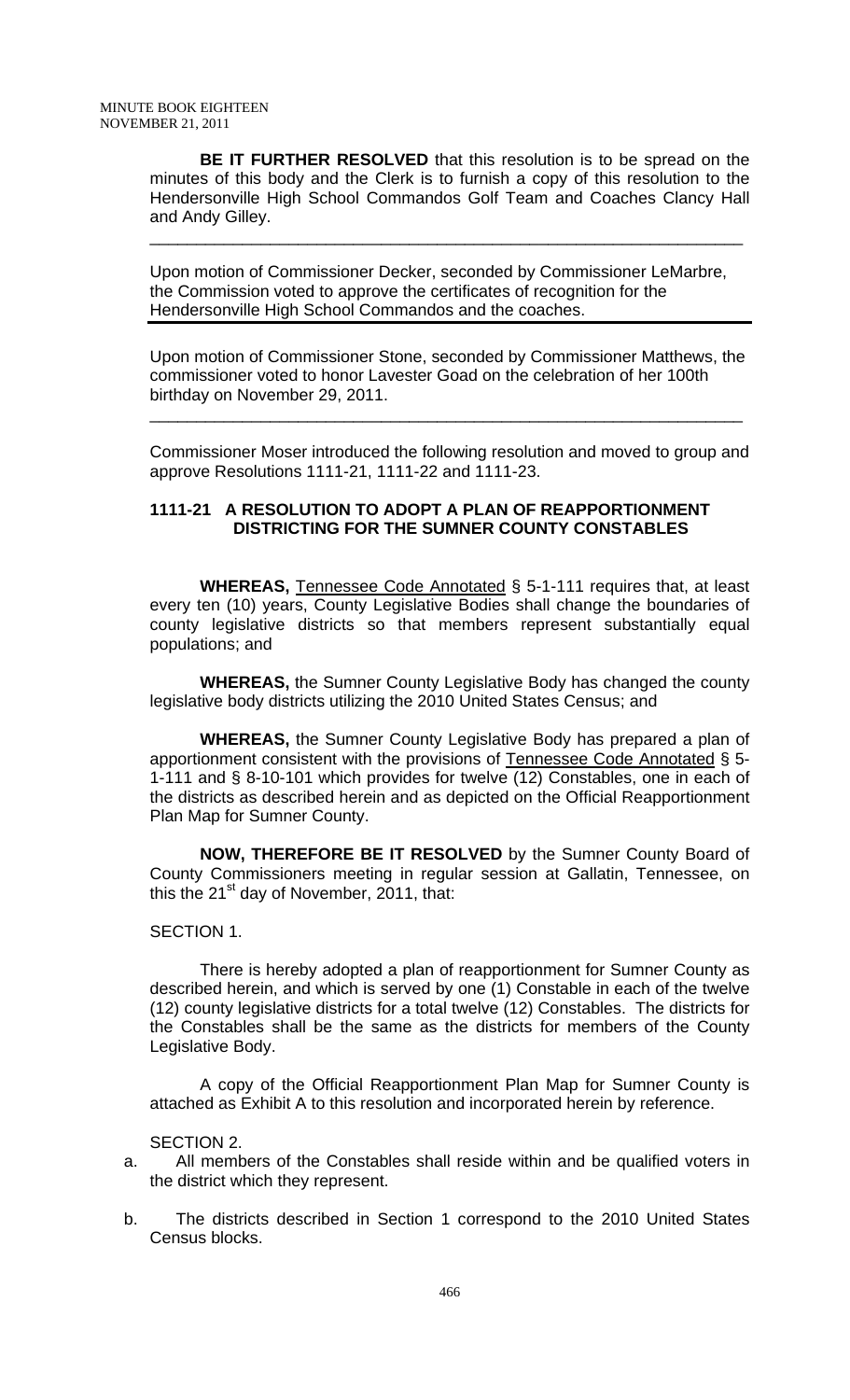#### SECTION 3.

 If any vacancies occur during the term of the Constables, the vacancy shall be filled for the remainder of the term using the reapportionment plan in effect prior to the adoption of this plan. The present Constables shall serve the remainder of the term for which they were elected.

#### SECTION 4.

 All Constables shall be elected at large within the district wherein the candidate seeks election. The candidate, receiving the greatest number of votes in each district shall be elected to the Office of the Constable according to the apportionment as defined in Section 1.

#### SECTION 5.

 This plan shall take effect upon passage, the public welfare requiring it, provided that vacancies shall be filled in accordance with the Tennessee Code Annotated Section 5-1-104.

\_\_\_\_\_\_\_\_\_\_\_\_\_\_\_\_\_\_\_\_\_\_\_\_\_\_\_\_\_\_\_\_\_\_\_\_\_\_\_\_\_\_\_\_\_\_\_\_\_\_\_\_\_\_\_\_\_\_\_\_\_\_\_\_

## **1111-22 A RESOLUTION TO PLACE THE ADOPTED PLAN OF REAPPORTIONMENT DISTRICTING FOR THE SUMNER COUNTY LEGISLATIVE BODY IN THE OFFICIAL RECORD**

**WHEREAS,** Tennessee Code Annotated § 5-1-111 requires that, at least every ten (10) years, county legislative bodies shall change the boundaries of county legislative districts so that members represent substantially equal populations; and

**WHEREAS,** the Sumner County Legislative Body has reviewed and adopted the county legislative districts population utilizing the 2010 United States Census; and

**WHEREAS,** the Sumner County Legislative Body has prepared and adopted a plan of apportionment consistent with the provisions of Tennessee Code Annotated § 5-1-111 and which provides for a county legislative body composed of twenty-four (24) members and which creates twelve (12) commissioner districts as described herein and as depicted on the Official Reapportionment Plan Map for Sumner County.

**NOW, THEREFORE BE IT RESOLVED** by the Sumner County Board of County Commissioners meeting in regular session at Gallatin, Tennessee, on this the  $21^{st}$ , day of November, 2011, that this body does adopt the Official Reapportionment Plan Map for Sumner County attached herewith as scheduled as Exhibit A.

#### **BE IT FURTHER RESOLVED** the following:

# SECTION 1.

 There is hereby adopted a plan of reapportionment for Sumner County as described herein, and which is served by two (2) commissioners in each of the twelve (12) districts for a total County Legislative Body of twenty-four (24) members. The districts for members of the County Legislative Body shall be as described in the attachment hereto:

 A copy of the Official Reapportionment Plan Map for Sumner County is attached as Exhibit A to this restoration and incorporated herein by reference.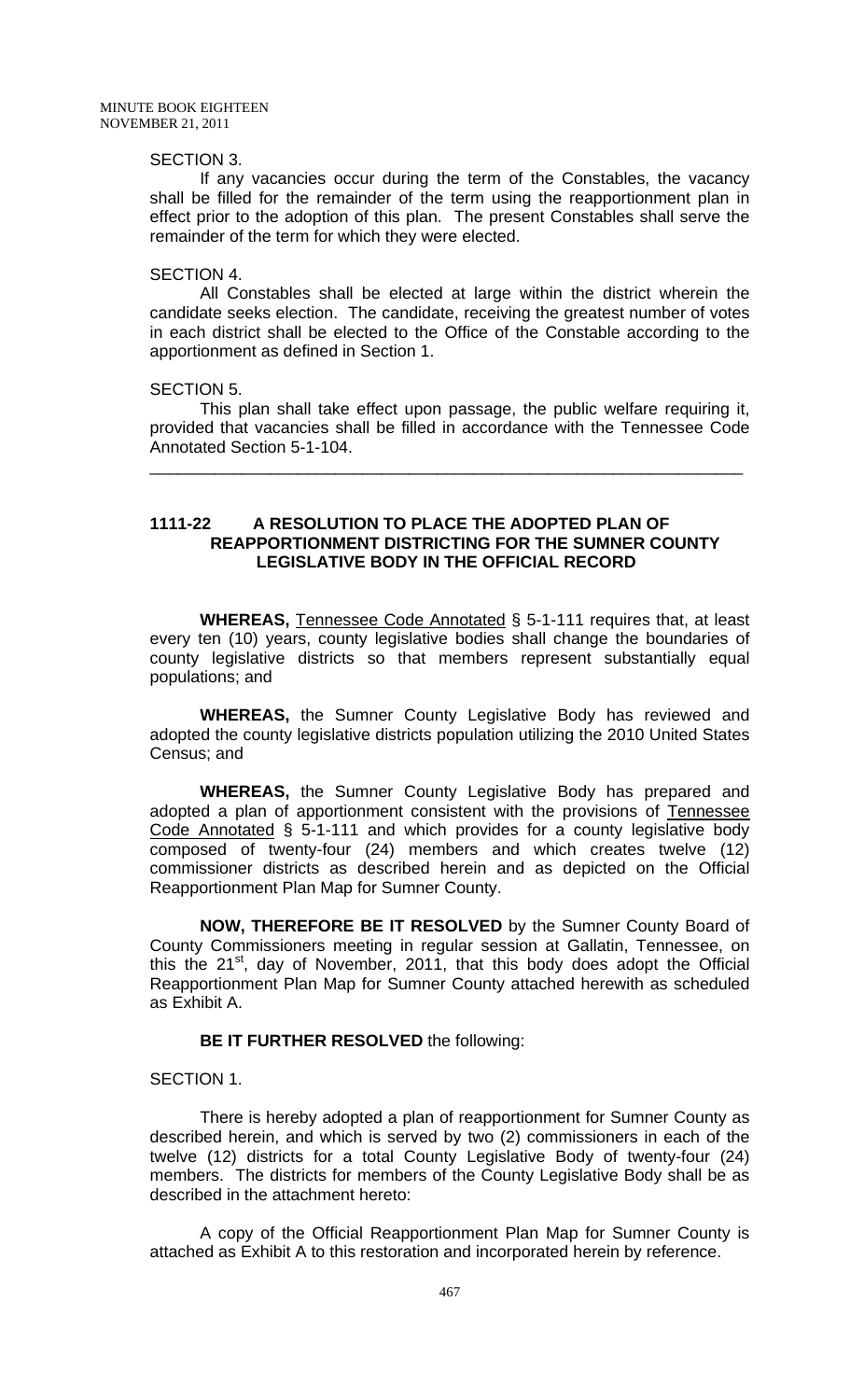## SECTION 2.

- a. All members of the Sumner County Legislative Body shall reside within and be qualified voters in the district, which they represent.
- b. The districts described in Section 1 correspond to the 2010 U.S. Census blocks.

#### SECTION 3.

 If any vacancies occur during the term of the present members of the Sumner County Legislative Body, the vacancy shall be filled for the remainder of the term using the reapportionment plan in effect prior to the adoption of this plan. The present members shall serve the remainder of the term for which they were elected.

#### SECTION 4.

 All members of the Sumner County Legislative Body shall be elected at large within the commissioner district wherein the candidate seeks election. The two candidates, receiving the greatest number of votes in each district shall be elected to the Sumner County Legislative Body according to the reapportionment as defined in Section 1.

#### SECTION 5.

 This plan shall take effect upon passage, the public welfare requiring it, provided that vacancies shall be filled in accordance with Tennessee Code Annotated Section 5-1-104.

\_\_\_\_\_\_\_\_\_\_\_\_\_\_\_\_\_\_\_\_\_\_\_\_\_\_\_\_\_\_\_\_\_\_\_\_\_\_\_\_\_\_\_\_\_\_\_\_\_\_\_\_\_\_\_\_\_\_\_\_\_\_\_\_

# **1111-23 A RESOLUTION TO PLACE THE ADOPTED PLAN OF REAPPORTIONMENT DISTRICTING FOR THE SUMNER COUNTY BOARD OF EDUCATION IN THE OFFICIAL RECORD**

**WHEREAS,** Tennessee Code Annotated § 5-1-111 requires that, at least every ten (10) years, county legislative bodies shall change the boundaries of county legislative districts so that members represent substantially equal populations; and

**WHEREAS,** the Sumner County Legislative Body has changed and adopted the county legislative body districts utilizing the 2010 United States Census; and

**WHEREAS,** Tennessee Code Annotated § 49-2-201 requires that county boards of education be elected from districts of substantially equal population; and

**WHEREAS,** the Sumner County Legislative Body has reviewed and adopted the county school board districts utilizing the 2010 United States Census; and

**WHEREAS,** the Sumner County Legislative Body has prepared a plan of apportionment which provides for a board of education composed of eleven (11) members and which creates eleven (11) school board districts as described herein and as depicted on the Official Reapportionment Plan Map for Sumner County Board of Education.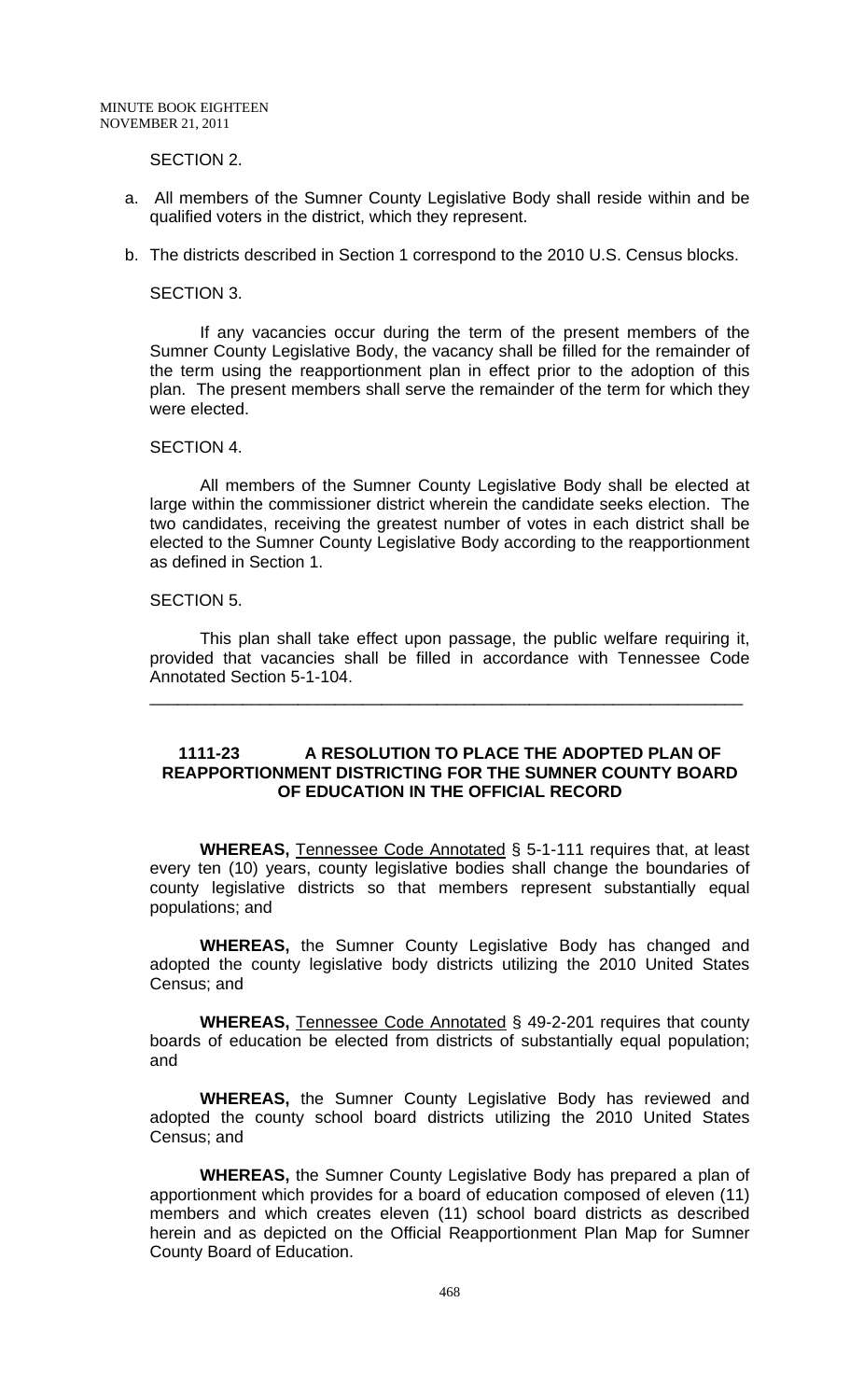**NOW, THEREFORE BE IT RESOLVED** by the Sumner County Board of County Commissioners meeting in regular session on this the 21<sup>st</sup> day of November, 2011, that this body does adopt the official Reapportionment Plan Map for the Sumner County Board of Education attached herewith as Exhibit A.

# **BE IT FURTHER RESOLVED** the following:

#### SECTION 1.

 There is hereby adopted a plan of reapportionment for Sumner County's Board of Education as described herein and which is served by one (1) school board member in each of the eleven (11) school board districts for a total Board of Education of eleven (11) members.

 A copy of the official reapportionment Plan Map for the Sumner County Board of Education is attached as Exhibit A to this resolution and incorporated herein by reference.

#### SECTION 2.

 All members of the Sumner County Board of Education shall reside within and be qualified voters in the district which they represent.

 The districts described in Section 1 correspond to the 2010 United States Census blocks as detailed in Appendix 1 to this Document.

#### SECTION 3.

 If any vacancies occur during the term of the present members of the Sumner County Board of Education, the vacancy shall be filled for the remainder of the term using the reapportionment plan in effect prior to the adoption of this plan. The present members shall serve the remainder of the term for which they were elected.

#### SECTION 4.

 All members of the Sumner County Board of Education shall be elected at large within the school board district wherein the candidate seeks election. The candidate receiving the greatest number of votes in each district shall be elected to the Sumner County School Board according the apportionment as defined in Section 1.

#### SECTION 5.

 This plan shall take effect upon passage, the public welfare requiring it, provided that vacancy shall be filled in accordance with the Tennessee Code Annotated Section 5-1-104.

\_\_\_\_\_\_\_\_\_\_\_\_\_\_\_\_\_\_\_\_\_\_\_\_\_\_\_\_\_\_\_\_\_\_\_\_\_\_\_\_\_\_\_\_\_\_\_\_\_\_\_\_\_\_\_\_\_\_\_\_\_\_\_\_

The electronic vote was recorded in the following manner:

| <b>Akins</b>        |   | Taylor        |   | Geminden  |   |
|---------------------|---|---------------|---|-----------|---|
| Graves              | Y | Satterfield   | Y | F. Freels |   |
| <b>Matthews</b>     | Y | <b>Harris</b> | Y | Ring      |   |
| <b>Brown Strong</b> | Y | Vaughn        | Y | LeMarbre  |   |
| Moser               | Y | Decker        | Y | Hyde      |   |
| Kimbrough           | Y | Goode         | Y | Skidmore  | v |
| P. Freels           | Y | <b>Stone</b>  | v | Guthrie   |   |
| Pospisil            |   |               |   |           |   |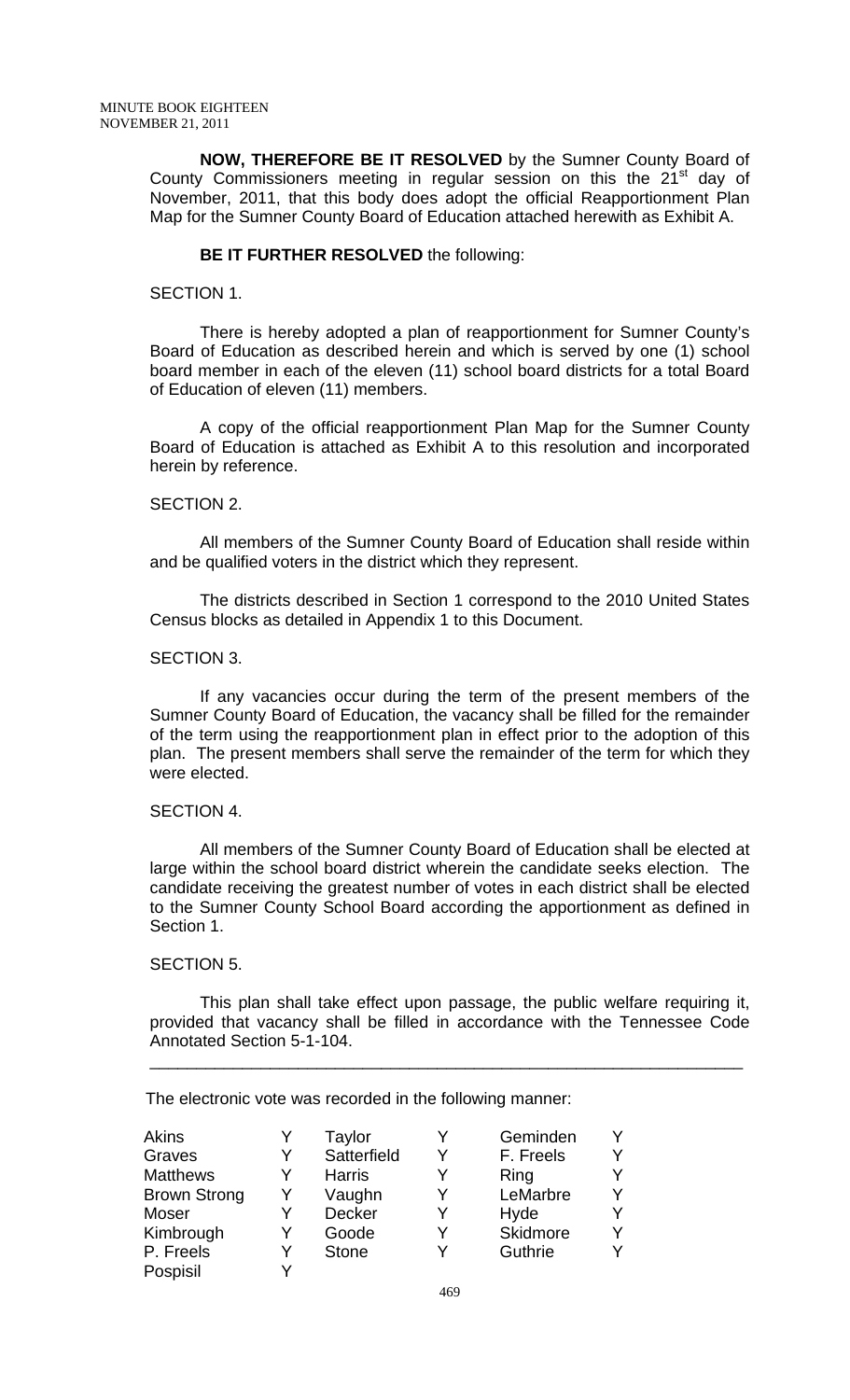#### **1111-21-22-23 Yes: 22 No: 0 Abs: 0 07:53 PM**

Chairman Hyde declared the resolutions approved by the body.

#### **CONSENT AGENDA**

Commissioner Skidmore moved, seconded by Commissioner Akins, to approve the items on the Consent Agenda.

## **1111-12 A RESOLUTION DECLARING A UTLITY TRAILER FROM THE OLD ANIMAL CONTROL FACILITY AND DONATING THE SAME TO THE CITY OF GALLATIN AS SURPLUS OR SALVAGE AND AUTHORIZING DISPOSAL OR SALE OF SAME PURSUANT TO EXISITING POLICIES AND PROCEDURES**

 **BE IT RESOLVED** by the Sumner County Board of County Commissioners meeting in regular session on this the  $21<sup>st</sup>$  day of November, 2011 that this body does hereby declare a utility trailer from the Old Animal Control Facility as surplus; and

**BE IT FURTHER RESOLVED,** that the disposal or sale of the same is authorized pursuant to existing policies procedures.

\_\_\_\_\_\_\_\_\_\_\_\_\_\_\_\_\_\_\_\_\_\_\_\_\_\_\_\_\_\_\_\_\_\_\_\_\_\_\_\_\_\_\_\_\_\_\_\_\_\_\_\_\_\_\_\_\_\_\_\_\_\_\_\_

# **1111-13 A RESOLUTION DECLARING A 1997 CHEVY LUMINA CAR FROM THE ASSESSOR OF PROPERTY AS SURPLUS OR SALVAGE AND AUTHORIZING DISPOSAL OR SALE OF SAME PURSUANT TO EXISITING POLICIES AND PROCEDURES**

 **BE IT RESOLVED** by the Sumner County Board of County Commissioners meeting in regular session on this the  $21<sup>st</sup>$  day of November, 2011 that this body does hereby declare 1997 Chevy Lumina car from the Assessor of Property as surplus as shown on the attachment; and

**BE IT FURTHER RESOLVED,** that the disposal or sale of the same is authorized pursuant to existing policies and procedures.

\_\_\_\_\_\_\_\_\_\_\_\_\_\_\_\_\_\_\_\_\_\_\_\_\_\_\_\_\_\_\_\_\_\_\_\_\_\_\_\_\_\_\_\_\_\_\_\_\_\_\_\_\_\_\_\_\_\_\_\_\_\_\_\_

## **1111-14 A RESOLUTION DECLARING ITEMS FROM EMERGENCY MEDICAL SERVICES AS SURPLUS OR SALVAGE AND AUTHORIZING DISPOSAL OR SALE OF SAME PURSUANT TO EXISITING POLICIES AND PROCEDURES**

 **BE IT RESOLVED** by the Sumner County Board of County Commissioners meeting in regular session on this the  $21<sup>st</sup>$  day of November, 2011 that this body does hereby declare various items from Emergency Medical Services as surplus as shown on the attachment; and

**BE IT FURTHER RESOLVED**, that the disposal or sale of the same is authorized pursuant to existing policies procedures.

\_\_\_\_\_\_\_\_\_\_\_\_\_\_\_\_\_\_\_\_\_\_\_\_\_\_\_\_\_\_\_\_\_\_\_\_\_\_\_\_\_\_\_\_\_\_\_\_\_\_\_\_\_\_\_\_\_\_\_\_\_\_\_\_

# **1111-15 A RESOLUTION APPROPRIATING \$22,664.54 IN PASS-THROUGH FUNDS TO THE OFFICE OF THE SHERIFF-VARIOUS ACCOUNTS FOR REIMBURSEMENT FOR STATE INMATE MEDICAL SERVICES**

**BE IT RESOLVED** from the Sumner County Board of County Commissioners meeting in regular session on this the  $21<sup>st</sup>$  day of November,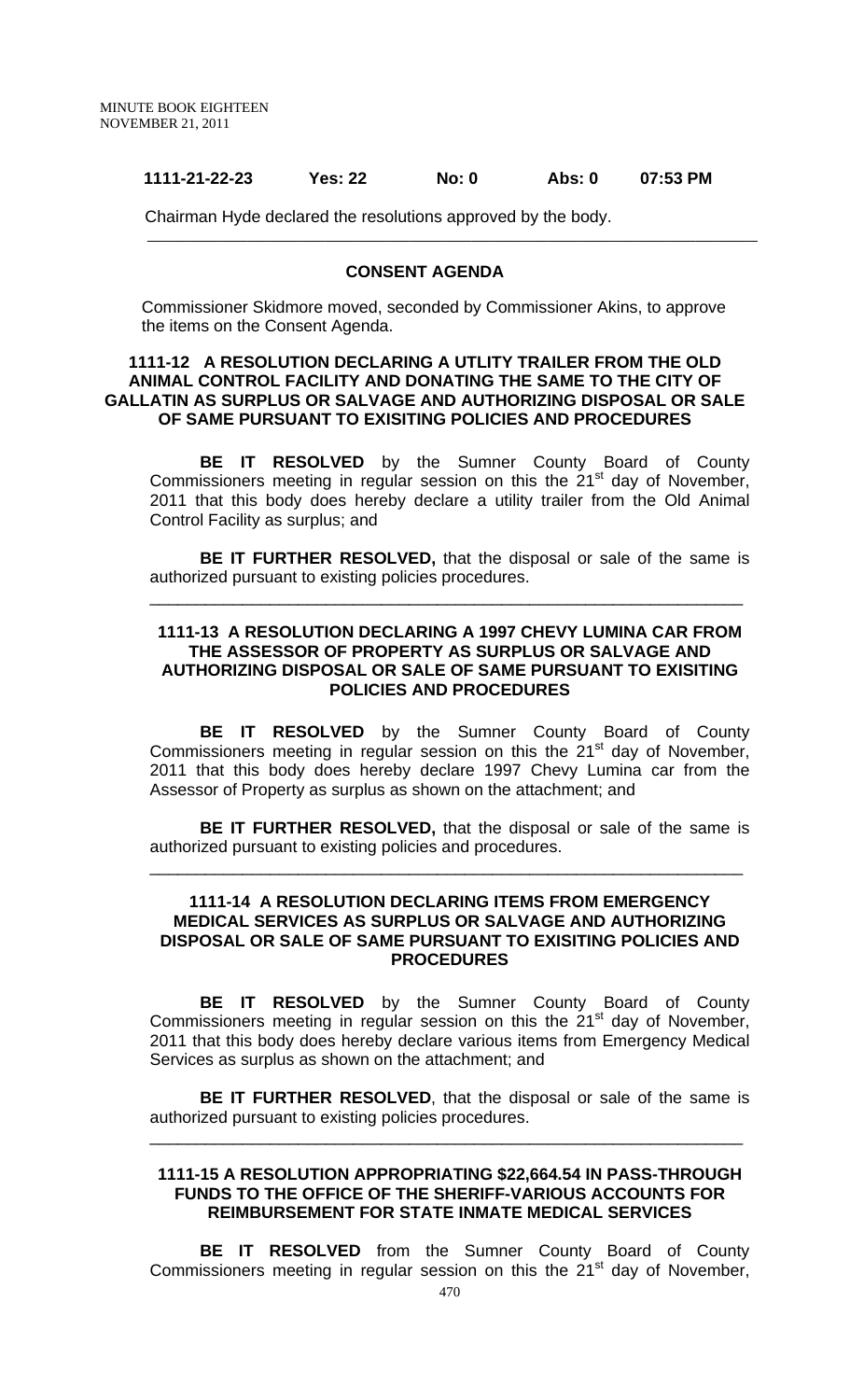2011 that this body does hereby appropriate \$22,664.54 in pass-through funds to the office of the Sheriff-various accounts for reimbursement for State Inmate Medical Services as shown on the attachment herewith.

\_\_\_\_\_\_\_\_\_\_\_\_\_\_\_\_\_\_\_\_\_\_\_\_\_\_\_\_\_\_\_\_\_\_\_\_\_\_\_\_\_\_\_\_\_\_\_\_\_\_\_\_\_\_\_\_\_\_\_\_\_\_\_\_

# **1111-16 A RESOLUTION APPROPRIATING \$5,000.00 AS PASS-THROUGH FUNDS FROM THE GHSO GRANT TO THE BUDGET OF THE OFFICE OF THE SHERIFF**

 **BE IT RESOLVED** by the Sumner County Board of County Commissioners meeting in regular session on this the  $21<sup>th</sup>$  day of November, 2011, that this body does hereby appropriate \$5,000.00 in pass-through funds from the GHSO Grant to the budget of the Sheriff's Office as shown on the attached herewith.

\_\_\_\_\_\_\_\_\_\_\_\_\_\_\_\_\_\_\_\_\_\_\_\_\_\_\_\_\_\_\_\_\_\_\_\_\_\_\_\_\_\_\_\_\_\_\_\_\_\_\_\_\_\_\_\_\_\_\_\_\_\_\_\_

# **1111-17 A RESOLUTION APPROPRIATING \$2,045.86 FROM THE ERATE REBATE FUNDS FOR THE GALLATIN LIBRARY**

**BE IT RESOLVED** by the Sumner County Board of County Commissioners meeting in regular session on this the  $21<sup>st</sup>$  day of November. 2011, that this body hereby appropriates \$2,045.86 to the Gallatin Library from the Erate Rebate Funds as shown on the attachment herewith.

\_\_\_\_\_\_\_\_\_\_\_\_\_\_\_\_\_\_\_\_\_\_\_\_\_\_\_\_\_\_\_\_\_\_\_\_\_\_\_\_\_\_\_\_\_\_\_\_\_\_\_\_\_\_\_\_\_\_\_\_\_\_\_\_

# **1111-18 A RESOLUTION APPROPRIATING \$2,948.93 FROM ERATE REBATE FUNDS FOR THE HENDERSONVILLE LIBRARY**

 **BE IT RESOLVED** by the Sumner County Board of County Commissioners meeting in regular session on this the 21<sup>st</sup> day of November, 2011, that this body hereby appropriates \$2,948.93 to the Hendersonville Library from the Erate Rebate Funds as shown on the attachment herewith.

\_\_\_\_\_\_\_\_\_\_\_\_\_\_\_\_\_\_\_\_\_\_\_\_\_\_\_\_\_\_\_\_\_\_\_\_\_\_\_\_\_\_\_\_\_\_\_\_\_\_\_\_\_\_\_\_\_\_\_\_\_\_\_\_

# **1111-19 A RESOLUTION MAKING AN APPROPRIATION TO A NON- PROFIT CHARITABLE ORGANIZATIONS OF SUMNER COUNTY, TENNESSEE FOR THE FISCAL YEAR 2011-2012**

 **WHEREAS,** Section 5-9-109, of the Tennessee Code Annotated, authorizes the County Legislative Body to make appropriations to non-profit charitable organizations; and

**WHEREAS,** the Sumner County Legislative Body recognizes the various non-profit charitable organizations located in Sumner County have a great need of funds to carry on their non-profit charitable work; and

 **WHEREAS,** it is the expressed interest of the County Commission of Sumner County in providing these funds to non-profit charitable organizations to be fully in compliance with the Rules of the Comptroller of the Treasury, and Section 5-9-109 of the Tennessee Code Annotated and any and all other laws and prior resolutions of this body which may apply to county appropriations to non-profit organizations; and

 **NOW, THEREFORE BE IT RESOLVED** by the Board of County Commissioners of Sumner County, Tennessee, meeting in regular session on this 21<sup>st</sup> day of November, 2011 that: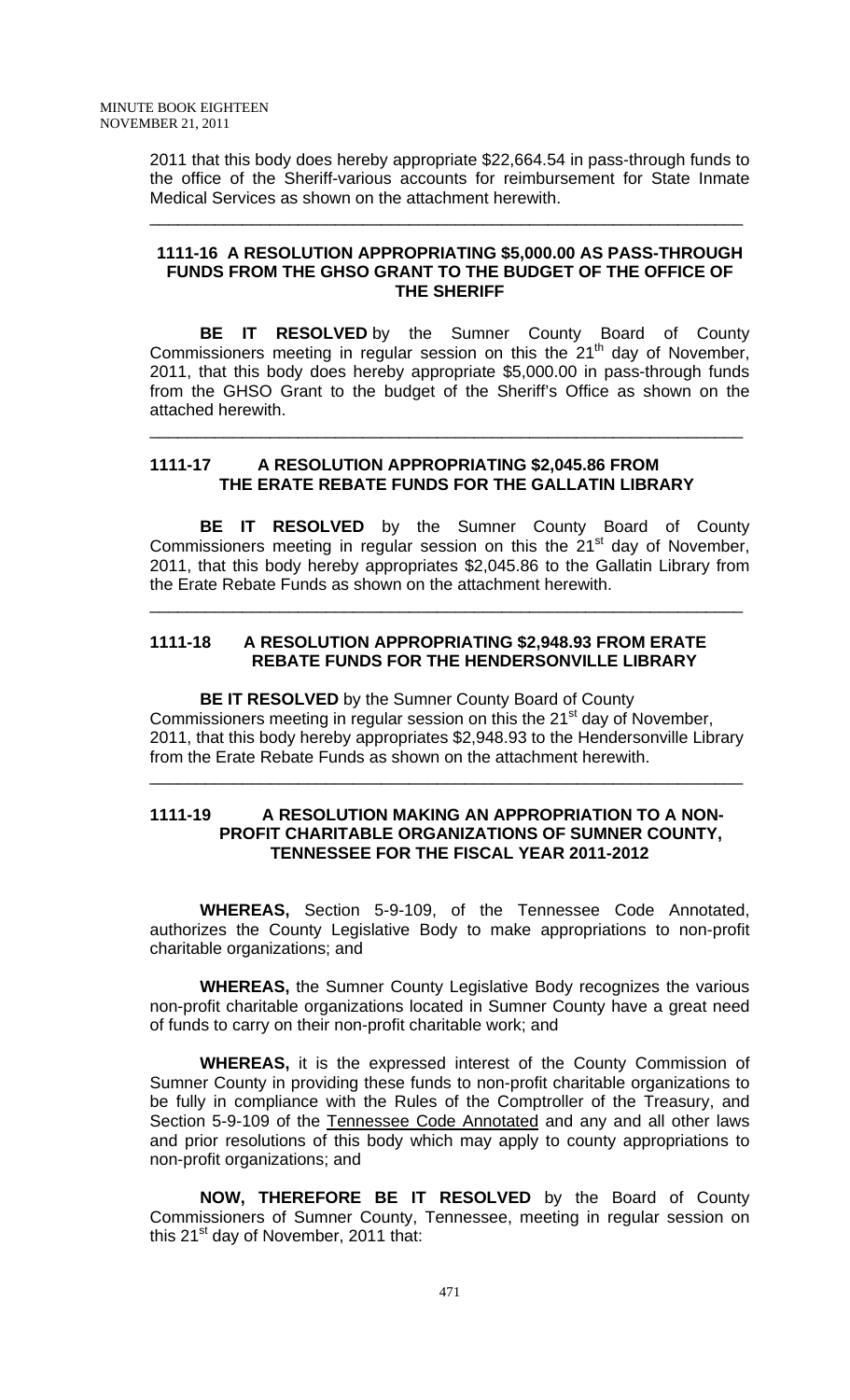Section 1. The following additional charitable organization shall be appropriated the indicated amount to promote their economic welfare and to provide funds for their ongoing programs:

# **Sumner County Food Bank 62,011.00 \$2,011.00**

**BE IT FURTHER RESOLVED** that the appropriation is made subject to the following conditions:

 (1) That the non-profit charitable organization to which funds are appropriated shall file with the County Clerk and the disbursing official a copy of an annual report of its business affairs and transactions and the proposed use of the County's funds in accordance with rules promulgated by the Comptroller of the Treasury. Such annual report shall be prepared and certified by the Chief Financial Officer of such non-profit organization in accordance with Section 5-9- 109(c) of the Tennessee Code Annotated.

 (2) That said funds must only be used by the named non-profit charitable organization in furtherance of their non-profit charitable purposes benefiting the general welfare of the residents of the County.

 Section 2. This Resolution shall become effective upon passage, the public welfare requiring it.

\_\_\_\_\_\_\_\_\_\_\_\_\_\_\_\_\_\_\_\_\_\_\_\_\_\_\_\_\_\_\_\_\_\_\_\_\_\_\_\_\_\_\_\_\_\_\_\_\_\_\_\_\_\_\_\_\_\_\_\_\_\_\_\_

# **1111-20 A RESOLUTION TO DECREASE THE BALANCE OF THE APPROPRIATED INTENT TO FUND BY \$11,595.00 FOR UNCOLLECTABLE AMOUNT ON DRAKES CREEK MIDDLE SCHOOL UTILITY PROJECT**

**BE IT RESOLVED** from the Sumner County Board of County Commissioners meeting in regular session on this the  $21<sup>st</sup>$  day of November, 2011 that this body does hereby decrease the appropriated balance of the intent to fund by \$11,595.00 for the uncollectable amounts on the Drakes Creek Middle School Utility Project as shown on the attachment herewith.

\_\_\_\_\_\_\_\_\_\_\_\_\_\_\_\_\_\_\_\_\_\_\_\_\_\_\_\_\_\_\_\_\_\_\_\_\_\_\_\_\_\_\_\_\_\_\_\_\_\_\_\_\_\_\_\_\_\_\_\_\_\_\_\_

# **Tax Refunds:** James Hamilton-refund \$352.43

The electronic vote was recorded in the following manner:

| 1111-CONSENT        |   | Yes: 21       | <b>No: 0</b> | Abs: 0    |   | 07:52 PM |
|---------------------|---|---------------|--------------|-----------|---|----------|
| <b>Stone</b>        | Y | Guthrie       | v            | Pospisil  |   |          |
| Goode               | Y | Skidmore      | Y            | P. Freels |   |          |
| Decker              | Y | Hyde          | Y            | Kimbrough | Y |          |
| <b>Brown Strong</b> | Y | Vaughn        | Y            | Moser     | v |          |
| <b>Matthews</b>     | Y | <b>Harris</b> | Y            | Ring      |   |          |
| Graves              | Y | Satterfield   | Y            | F. Freels |   |          |
| <b>Akins</b>        | Y | Taylor        | Y            | Geminden  |   |          |
|                     |   |               |              |           |   |          |

Chairman Hyde declared the consent agenda items approved by the body on the first and final reading. \_\_\_\_\_\_\_\_\_\_\_\_\_\_\_\_\_\_\_\_\_\_\_\_\_\_\_\_\_\_\_\_\_\_\_\_\_\_\_\_\_\_\_\_\_\_\_\_\_\_\_\_\_\_\_\_\_\_\_\_\_\_\_\_\_\_\_\_\_\_\_\_\_\_\_\_\_\_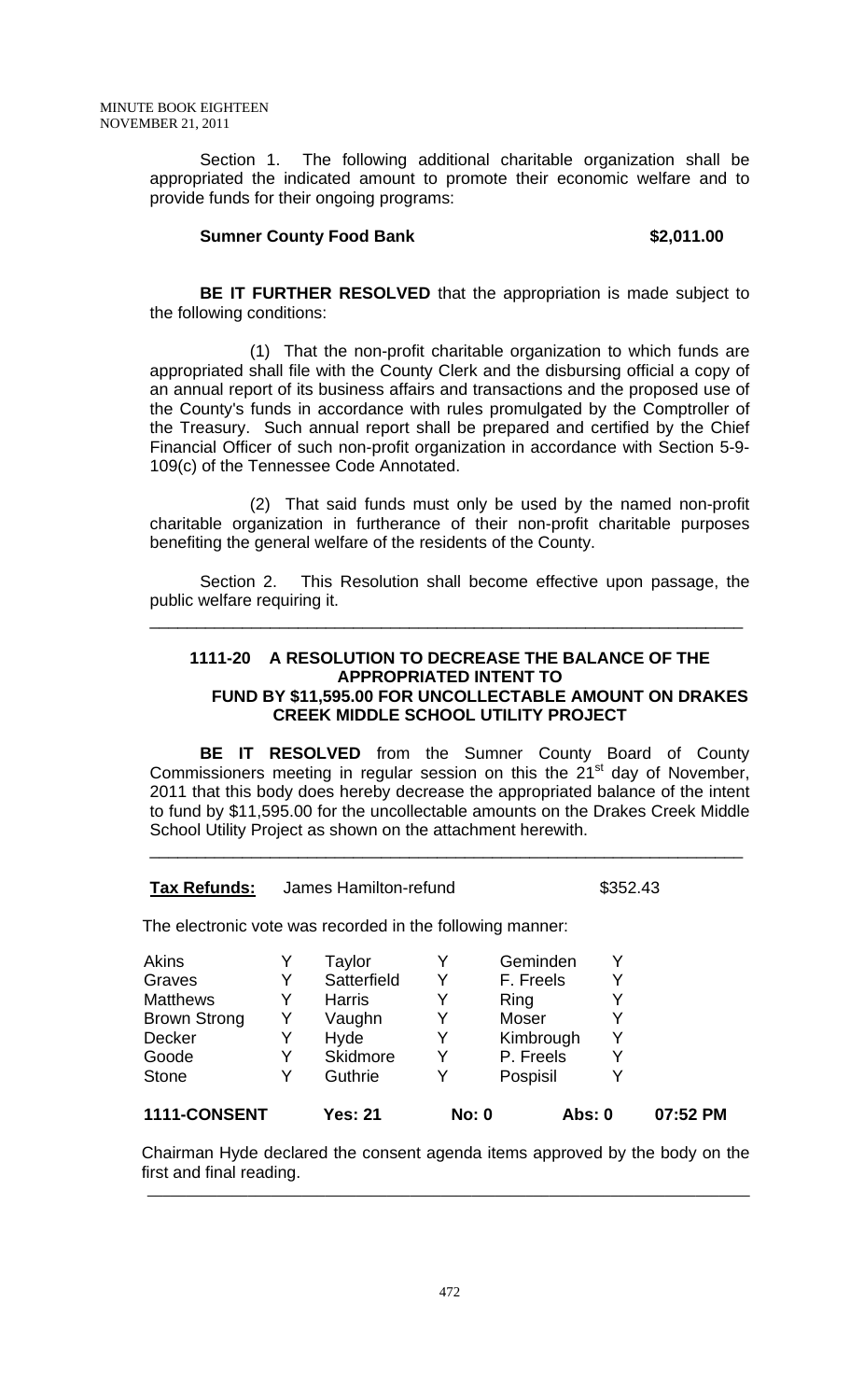# **REPORT FROM COUNTY OFFICIALS**

County Officials filed the following reports: County Investments, County General Fund, County Debt Service Fund, County Highway Fund, County Capital Outlay Fund, School General Purpose Fund, School Federal Projects Fund, School Food Service Fund, Employee Health Insurance Trust Fund, Employee Dental Insurance Trust Fund, Casualty Insurance Trust Fund, County Trustee Funds, Special Reports: County Dental Insurance Claim Payments, County Health Insurance Claim Payments, County Property Tax Collections, County EMS Billing/Collections/Balances, County Sales Tax Collections, County Wheel Tax Collections, County Tax Rates/Property Values and County School Loan Program Rates. Approval of the filing of these records does not certify to the accuracy of the documents.

Chairman Hyde introduced the following resolution:

# **1111-NOT A RESOLUTION TO APPROVE AND ACCEPT APPLICATIONS FOR NOTARY PUBLIC POSITIONS AND PERSONAL SURETY GUARANTORS**

 **WHEREAS,** according to the law of the State of Tennessee, an individual must apply for the office of notary public in the county of residence, or of their principal place of business; and

 **WHEREAS**, state statute requires personal sureties making bonds for Notaries publics to be approved by the Sumner County Commission; and

 **WHEREAS,** said applicant must be approved by the County Commission assembled; and

 **–––––––––––––––––––––––––––––––––––––––––––––––––––––––––**

 **WHEREAS,** Bill Kemp, Sumner County Clerk, has certified according to the records of his office that the persons named on the attached listing labeled "SUMNER COUNTY NOTARY PUBLIC APPLICATIONS and SURETY GUARANTORS" have duly applied for the positions so sought; and

# **BE IT FURTHER RESOLVED THAT THIS TAKE EFFECT FROM AND AFTER PASSAGE.**

Notaries to be elected November 21, 2011

CHRISTOPHER P ALLEY CYNTHIA LYN MATTIO JANICE E ATKINSON KATHERINE LEE MILTON SCOTT D BARRICKMAN KIMBERLY Y MURRELL CHARLES HILL BEATY TOMMY PENDLETON GLEN T BURGETT JEAN K PETERSON ANN H BYARS SUE ELLEN PURVIS CHERYL H CARTER YASSER QUOD DONALD EUGENE CLARK JR DONNA D RICHARDS MARGARET W CRON JULIE D RICHART TOMMY DECKER SUSAN P SAMSEL RUSSELL E EDWARDS JAY E SCOTT SHELIA FUTCH TERESA SHANK WANDA GANT BETH ANN SMITH LINDA A GILL KIMBERLY N SMITH BARBARA L HAMER
SERIFT THE STATE BRANDON HOBBS **TINA M TIMMONS** CATHERINE S HUGHES BRANDY TROUPE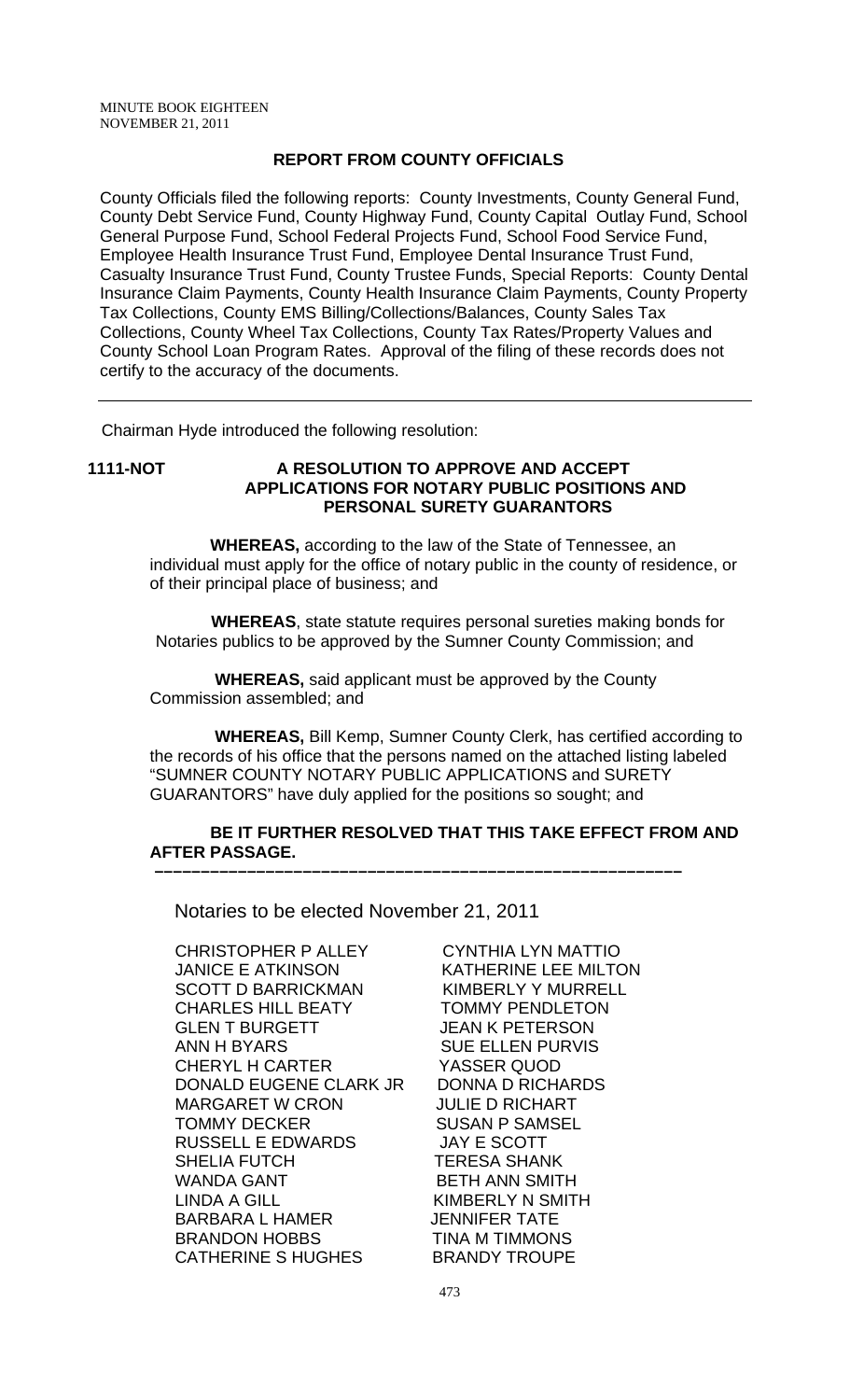CAROLYN D INGRUM J D WALES SCOTT JENKINS ALEX L WHITE PAULA JOHNSON MARY ANN KEENE BETH A KIRBY

LAURIE D HUNT KATHY S VENEGAS VIRGINIA B JEFFREY BARBARA J WEILBACHER

> PERSONAL SURETY NATHAN HARSH JOE HARSH

Upon motion of Commissioner Frank Freels, seconded by Commissioner Kimbrough, voting was recorded in the following manner:

| <b>Akins</b>        |   | Taylor         |              | Geminden      | Y |          |
|---------------------|---|----------------|--------------|---------------|---|----------|
| Graves              | Y | Satterfield    | Y            | F. Freels     | Y |          |
| <b>Matthews</b>     | Y | <b>Harris</b>  | Y            | Ring          | Y |          |
| <b>Brown Strong</b> | Y | Vaughn         | Y            | LeMarbre      | Y |          |
| Moser               | Y | <b>Decker</b>  | A            | Hyde          | Y |          |
| Kimbrough           | Y | Goode          | Y            | Skidmore      | Y |          |
| P. Freels           | Y | <b>Stone</b>   | А            | Guthrie       | Y |          |
| Pospisil            | Y |                |              |               |   |          |
| 1111-NOTARY         |   | <b>Yes: 20</b> | <b>No: 0</b> | <b>Abs: 2</b> |   | 07:54 PM |

Chairman Hyde declared the election of Notaries Public by the body.

# **COMMITTEE ON COMMITTEES**

\_\_\_\_\_\_\_\_\_\_\_\_\_\_\_\_\_\_\_\_\_\_\_\_\_\_\_\_\_\_\_\_\_\_\_\_\_\_\_\_\_\_\_\_\_\_\_\_\_\_\_\_\_\_\_\_\_\_\_\_\_\_\_\_\_\_\_\_\_

Commissioner Stone brought forth the vacancy on the Liability Claims Committee to replace Paul Goode who resigned. Commissioner Stone moved, seconded by Commissioner Taylor, to approve Billy Geminden to serve by acclamation. The motion carried unanimously.

Commissioner Stone brought forth the expiring, one-year terms of Larry Brown and Ted Williams on the Construction Board of Appeals. Upon motion of Comm. Stone, seconded by Commissioner Geminden, the Commission approved by voice vote the re-appointments of Mr. Brown and Mr. Williams.

# **HIGHWAY COMMISSION**

\_\_\_\_\_\_\_\_\_\_\_\_\_\_\_\_\_\_\_\_\_\_\_\_\_\_\_\_\_\_\_\_\_\_\_\_\_\_\_\_\_\_\_\_\_\_\_\_\_\_\_\_\_\_\_\_\_\_\_\_\_\_\_\_\_\_\_\_\_\_\_\_\_\_\_

There was no report from the Highway Commission.

# **EDUCATION COMMITTEE**

**\_\_\_\_\_\_\_\_\_\_\_\_\_\_\_\_\_\_\_\_\_\_\_\_\_\_\_\_\_\_\_\_\_\_\_\_\_\_\_\_\_\_\_\_\_\_\_\_\_\_\_\_\_\_\_\_\_\_\_\_\_\_\_\_\_\_\_\_\_** 

There was no report from the Education Committee.

# **GENERAL OPERATIONS COMMITTEE**

**\_\_\_\_\_\_\_\_\_\_\_\_\_\_\_\_\_\_\_\_\_\_\_\_\_\_\_\_\_\_\_\_\_\_\_\_\_\_\_\_\_\_\_\_\_\_\_\_\_\_\_\_\_\_\_\_\_\_\_\_\_\_\_\_\_\_\_\_\_** 

Commissioner Skidmore reported on the activity of the General Operations Committee. Chairman Hyde recognized Commissioner Skidmore who was chosen Legislator of the Year.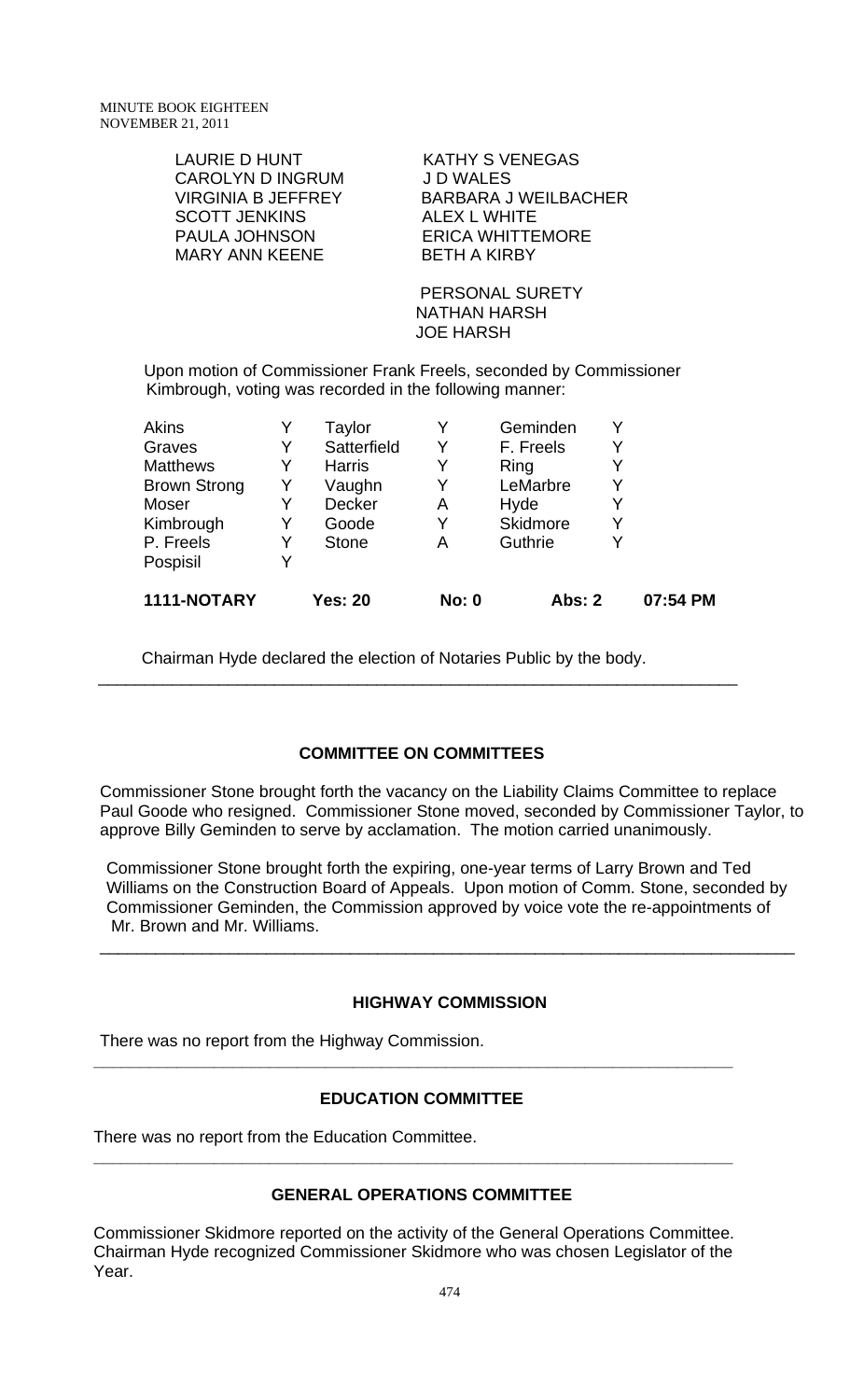# **EMERGENCY SERVICES COMMITTEE**

**\_\_\_\_\_\_\_\_\_\_\_\_\_\_\_\_\_\_\_\_\_\_\_\_\_\_\_\_\_\_\_\_\_\_\_\_\_\_\_\_\_\_\_\_\_\_\_\_\_\_\_\_\_\_\_\_\_\_\_\_\_\_\_\_\_\_\_\_\_** 

 **\_\_\_\_\_\_\_\_\_\_\_\_\_\_\_\_\_\_\_\_\_\_\_\_\_\_\_\_\_\_\_\_\_\_\_\_\_\_\_\_\_\_\_\_\_\_\_\_\_\_\_\_\_\_\_\_\_\_\_\_\_\_\_\_\_\_\_\_\_** 

There was no report from the Emergency Services Committee.

#### **PUBLIC SERVICES COMMITTEE**

There was no report from the Public Services Committee.

# **LEGISLATIVE COMMITTEE**

**\_\_\_\_\_\_\_\_\_\_\_\_\_\_\_\_\_\_\_\_\_\_\_\_\_\_\_\_\_\_\_\_\_\_\_\_\_\_\_\_\_\_\_\_\_\_\_\_\_\_\_\_\_\_\_\_\_\_\_\_\_\_\_\_\_\_\_\_\_** 

Commissioner Pospisil introduced the following resolution and moved for approval. Commissioner Matthews seconded the motion.

# **1111-01 RESOLUTION TO CALL FOR A REFERENDUM ON THE QUESTION OF WHETHER AN ADDITIONAL \$25.00 COUNTY-WIDE MOTOR VEHICLE PRIVILEGE TAX ["2012 SCHOOL FUND MOTOR VEHICLE PRIVILEGE TAX"] SHOULD BE LEVIED FOR SUMNER COUNTY AND DESIGNATED FOR THE GENERAL PURPOSE SCHOOL FUND**

 **WHEREAS,** *Tennessee Code Annotated*, Section 5-8-102, authorizes counties to levy and have approved by a majority of the number of qualified voters of the county voting in an election on the question of whether or not the tax should be levied, a motor vehicle privilege tax as a condition precedent to the operation of a motor vehicle within a county; and,

 **WHEREAS,** the need for new revenue sources for schools is great in Sumner County; and

**WHEREAS,** the County Legislative Body of Sumner County has determined that it would be in the best interest of the county to allow for a referendum to be called to determine if an additional County Wide Motor Vehicle Tax in the amount of \$25.00 designated for the General Purpose School Fund [hereinafter referred to as the "2012 School Fund Motor Vehicle Privilege Tax"] should be collected.

 **NOW, THEREFORE BE IT RESOLVED,** by the Sumner County Board of County Commissioners meeting in regular session on this the 21st day of November, 2011 that this body does hereby resolve that a county wide referendum election should be called to determine if the registered voters of Sumner County wish to raise revenue for schools through the passage of the 2012 School Fund Motor Vehicle Privilege Tax as follows:

**SECTION 1.** For the privilege of using the public roads and highways, in Sumner County, Tennessee, there is levied upon motor-driven vehicles, and upon the privilege of the operation thereof, except motorcycles, motor-driven bicycles and scooters, farm tractors, self-propelled farm machines not usually used for operation upon public highways or roads, and motor-driven vehicles owned by any governmental agency or governmental instrumentality and except for other exemptions provided by general law, an additional special privilege tax, known as the 2012 School Fund Motor Vehicle Privilege Tax for the benefit of such county,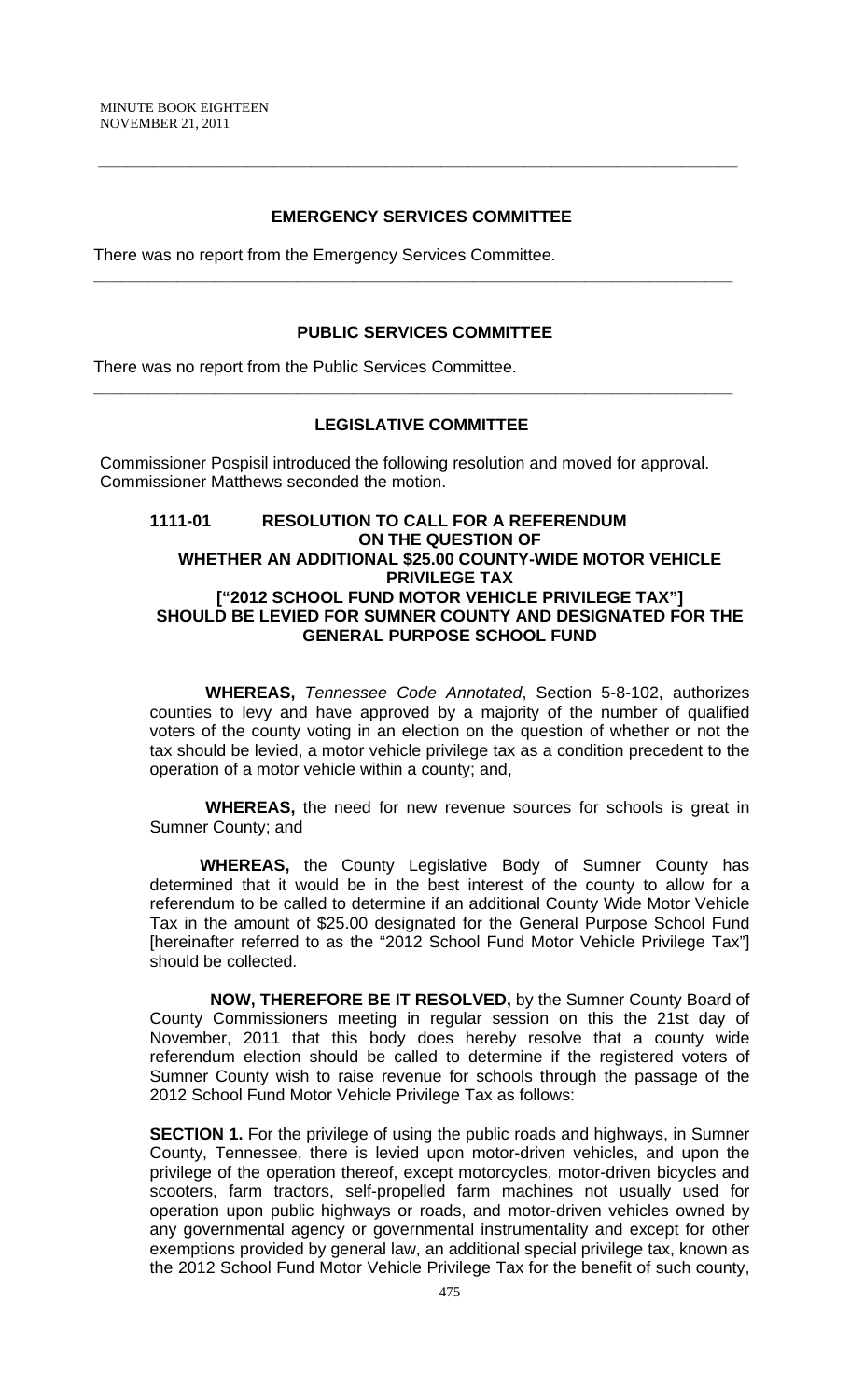which tax shall be in the amount of Twenty-Five Dollars & zero cents (\$25.00) for each such motor-driven vehicle, the owner of which resides within said county.

**SECTION 2.** If approved by the voters, the 2012 School Fund Motor Vehicle Privilege Tax herein levied shall be paid to and collected by the County Clerk of Sumner County beginning July 1, 2012 or for any registration expiring after July 1, 2012. The County Clerk shall collect this tax at the same time he collects previously adopted local privilege taxes as well as the state privilege tax levied upon the operation of a motor-driven vehicle over the public highways of this State.

The County Clerk shall deduct a fee of five percent (5%) as authorized in *Tennessee Code Annotated*, Section 8-21-701(55), from the amount of taxes collected and paid over to the Trustee.

**SECTION 3.** Payment of the 2012 School Fund Motor Vehicle Privilege Tax (along with all other local and state privilege taxes) imposed hereunder shall be evidenced by a receipt, issued in duplicate by the County Clerk, the original of which shall be kept by the owner of the motor-driven vehicle.

**SECTION 4.** The 2012 School Fund Motor Vehicle Privilege Tax herein levied, when paid together with full, complete and explicit performance of and compliance with all provisions of this and previous Resolutions, by the owner, shall entitle the owner of the motor-driven vehicle for which said tax was paid on, to operate or allow to be operated his vehicle over the streets, roads, and highways of the county for a period of one year, which will run concurrently with the period established for the state registration fees by *Tennessee Code Annotated*, Section 55-4-104.

In the event the 2012 School Fund Motor Vehicle Privilege Tax is paid for more or less than a full twelve month period, the tax imposed shall be proportionate to the annual taxes fixed for the vehicle and modified in no other manner.

**SECTION 5.** The proceeds of this 2012 School Fund Motor Vehicle Privilege Tax shall be deposited in the General Purpose Fund of the Sumner County School System.

**SECTION 6.** This Resolution for the imposition of the 2012 School Fund Motor Vehicle Privilege Tax shall have no effect unless it is approved by a majority of the number of qualified voters of Sumner County, Tennessee, voting in an election on the question of whether or not the 2012 School Fund Motor Vehicle Privilege Tax should be approved.

The Sumner County Election Commission, upon passage of this Resolution, shall call an election on the question of whether or not the 2012 School Fund Motor Vehicle Privilege Tax should be levied.

The election to determine if the 2012 School Fund Motor Vehicle Privilege Tax should be levied should be held in the March Presidential Preference Primary on March 6, 2012, with the ballots having printed on them the substance of this Resolution.

The voters shall vote for or against the approval of this Resolution and the result of such referendum for or against the passage of the 2012 School Fund Motor Vehicle Privilege Tax shall be certified by the County Election Commission to the Sumner County legislative body.

The cost of the election shall be paid by Sumner County.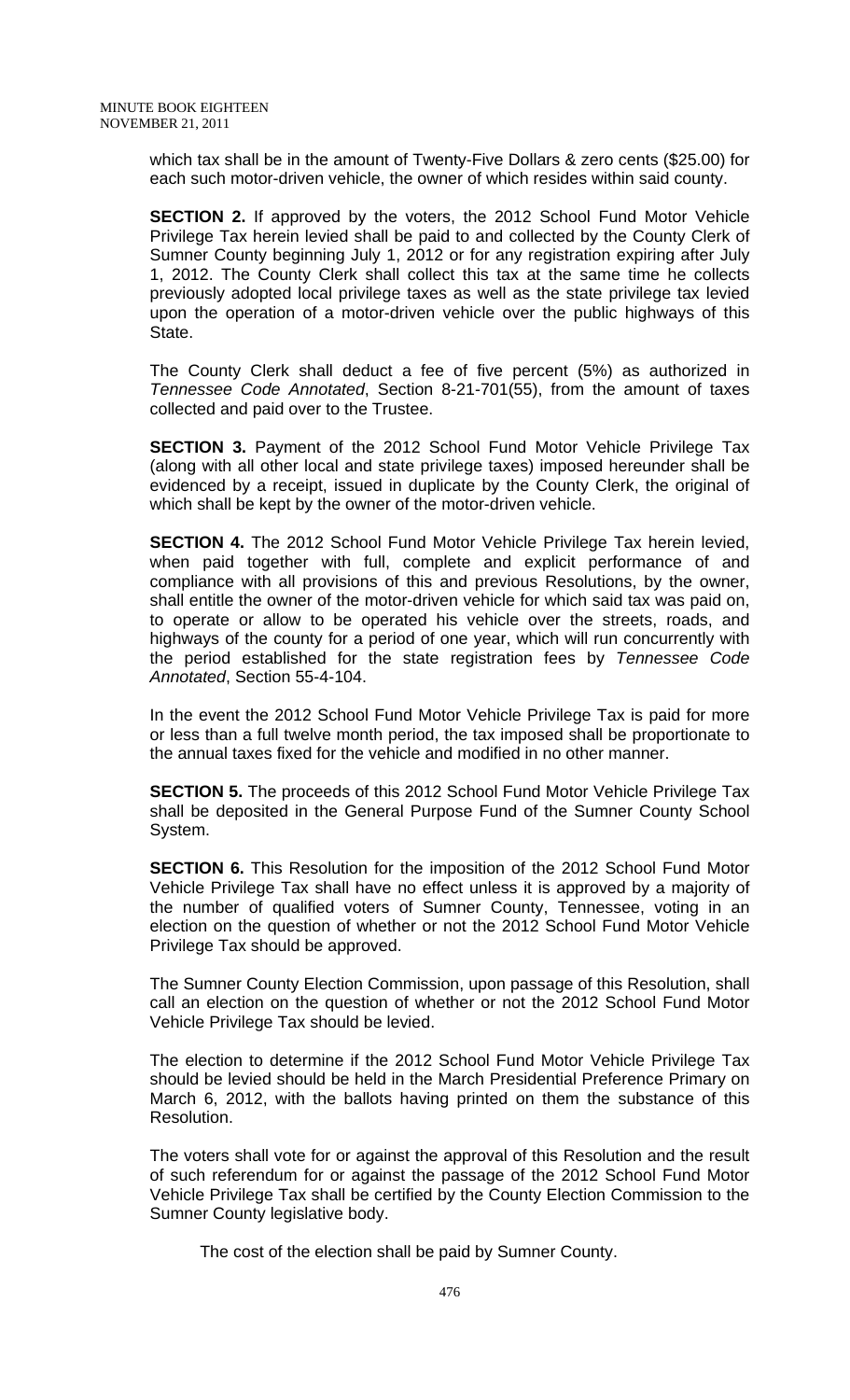**SECTION 7.** For the purpose of seeking the referendum, the provisions of this Resolution shall be effective upon being approved by a majority of the members of the Sumner County Legislative Body, the public welfare requiring it.

For the purpose of collection of the tax herein levied, if the Referendum vote is in the affirmative for the collection of the 2012 School Fund Motor Vehicle Privilege Tax, then the County Clerk for Sumner County shall begin collection as of July 1, 2012 and for any registration expiring after July 1, 2012.

For all other purposes, this Resolution shall take effect upon approval.

**SECTION 8**. If any provision of this resolution or the application thereof to any person or circumstance is held invalid, such invalidity shall not affect other resolutions or provisions or applications of this resolution which can be given effect without the invalid provision or application, and to that end the provisions of previous resolutions as well as of this resolution are declared to be severable.

\_\_\_\_\_\_\_\_\_\_\_\_\_\_\_\_\_\_\_\_\_\_\_\_\_\_\_\_\_\_\_\_\_\_\_\_\_\_\_\_\_\_\_\_\_\_\_\_\_\_\_\_\_\_\_\_\_\_\_\_\_\_\_\_

The electronic vote was recorded in the following manner:

| Akins               | Y              | Taylor        |              | Y | Geminden        |          |
|---------------------|----------------|---------------|--------------|---|-----------------|----------|
| Graves              | Y              | Satterfield   |              | Y | F. Freels       | Y        |
| <b>Matthews</b>     | Y              | <b>Harris</b> |              | Y | Ring            |          |
| <b>Brown Strong</b> | Y              | Vaughn        |              | Y | LeMarbre        | Y        |
| Moser               | Y              | <b>Decker</b> |              | Y | Hyde            | Y        |
| Kimbrough           | Y              | Goode         |              | N | <b>Skidmore</b> | Y        |
| P. Freels           | Y              | <b>Stone</b>  |              | Y | Guthrie         | Y        |
| Pospisil            | Y              |               |              |   |                 |          |
| 1111-01             | <b>Yes: 21</b> |               | <b>No: 1</b> |   | Abs: 0          | 08:16 PM |

Chairman Hyde declared the resolution approved by the body.

 Commissioner Pospisil introduced the following resolution and moved for approval. Commissioner Matthews seconded the motion.

# **1111-02 A RESOLUTION TO REMOVE THE LAW ENFORCEMENT POWERS OF THE OFFICE OF CONSTABLE IN SUMNER COUNTY**

 **WHEREAS,** improvements have been made over many years in the capability, professionalism and efficiency of the office of sheriff, particularly regarding law enforcement; and

**WHEREAS,** the lack of required training in law enforcement and the independence of constables from the sheriff has made the exercise of law enforcement (conservator of the peace) powers by constables undesirable in Sumner County; and

**WHEREAS,** the General Assembly of the State of Tennessee through the enactment of Chapter 344 of the Public Acts of 1997 and Chapter 481 of the Public Acts of 2011 has authorized the county legislative body to remove the law enforcement (conservator of the peace) powers of the office of constable at the end of the current term of office of the current holders of the office of constable in Sumner County, Tennessee upon two-thirds (2/3) majority vote at two consecutive meetings.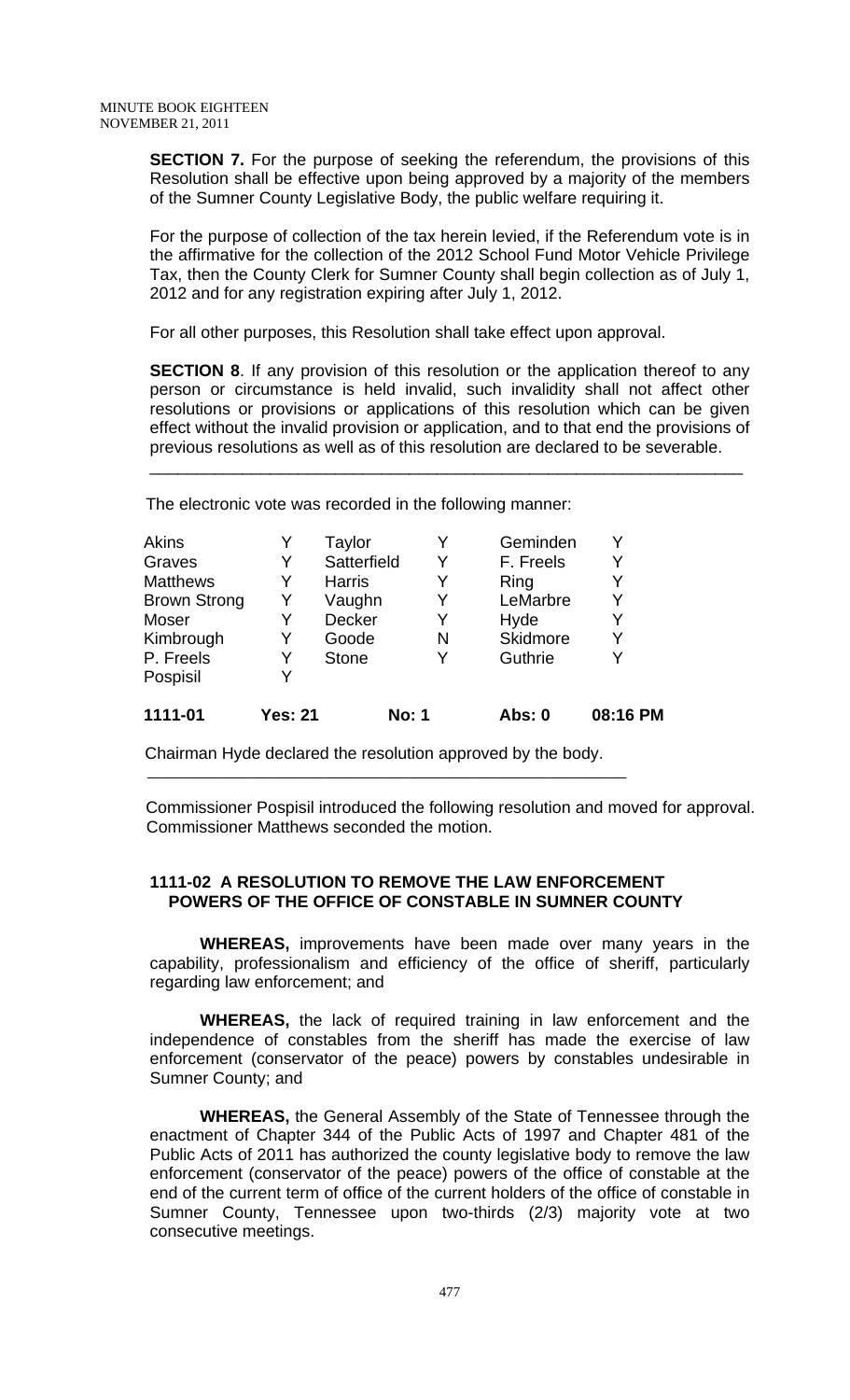**NOW THEREFORE, BE IT RESOLVED** by the county legislative body of Sumner County, Tennessee meeting in regular session that this body does hereby elect to remove the law enforcement (conservator of the peace) powers of the office of constable in Sumner County, Tennessee at the end of the current term of office of the current holders of the office of constable in Sumner County, Tennessee.

**BE IT FURTHER RESOLVED,** that the county clerk send a copy of this resolution to the current holders of the office of constable and to the sheriff in Sumner County.

First Reading:\_\_\_\_\_\_\_\_\_\_\_\_\_\_\_

Second Reading:

 Commissioner Kimbrough moved, seconded by Commissioner LeMarbre to refer the matter to the Budget Committee for further study.

\_\_\_\_\_\_\_\_\_\_\_\_\_\_\_\_\_\_\_\_\_\_\_\_\_\_\_\_\_\_\_\_\_\_\_\_\_\_\_\_\_\_\_\_\_\_\_\_\_\_\_\_\_\_\_\_\_\_\_\_\_\_\_\_

The electronic vote to refer was recorded in the following manner:

| 1111-02-TABLE       |   | Yes: $6$      | <b>No: 16</b> |                 | Abs: 0 | 08:26 PM |
|---------------------|---|---------------|---------------|-----------------|--------|----------|
| Pospisil            | N |               |               |                 |        |          |
| P. Freels           | N | <b>Stone</b>  | N             | Guthrie         | N      |          |
| Kimbrough           | N | Goode         | N             | <b>Skidmore</b> | N      |          |
| Moser               | N | <b>Decker</b> | N             | Hyde            | N      |          |
| <b>Brown Strong</b> | Y | Vaughn        | N             | LeMarbre        | N      |          |
| <b>Matthews</b>     | N | <b>Harris</b> | Y             | Ring            |        |          |
| Graves              | N | Satterfield   | Y             | F. Freels       | N      |          |
| Akins               | Y | Taylor        |               | Geminden        | Ν      |          |

Chairman Hyde declared the motion failed to be approved by the body.

Commissioner Vaughn moved, seconded by Frank Freels, to suspend the rules to hear from Sheriff Sonny Weatherford. The sheriff spoke in favor of limiting the law enforcement power of the Sumner County constables.

The electronic vote was recorded in the following manner:

| 1111-02             | <b>Yes: 16</b> |               | <b>No: 5</b> | Abs: 0    | 08:37 PM |
|---------------------|----------------|---------------|--------------|-----------|----------|
| <b>Stone</b>        | Y              | Guthrie       | Y            | Pospisil  | Y        |
| Kimbrough           | Y              | Goode         | Y            | Skidmore  | Y        |
| Moser               | Y              | <b>Decker</b> | Y            | Hyde      | Y        |
| <b>Brown Strong</b> | Y              | Vaughn        | Y            | LeMarbre  | Y        |
| <b>Matthews</b>     | Y              | <b>Harris</b> | N            | Ring      | N        |
| Graves              | Y              | Satterfield   | N            | F. Freels | Y        |
| <b>Akins</b>        | N              | Taylor        | N            | Geminden  |          |

Chairman Hyde declared the resolution approved by the body.

# **BUDGET COMMITTEE**

Commissioner Moser introduced the following resolution and moved for approval. Commissioner Stone seconded the motion.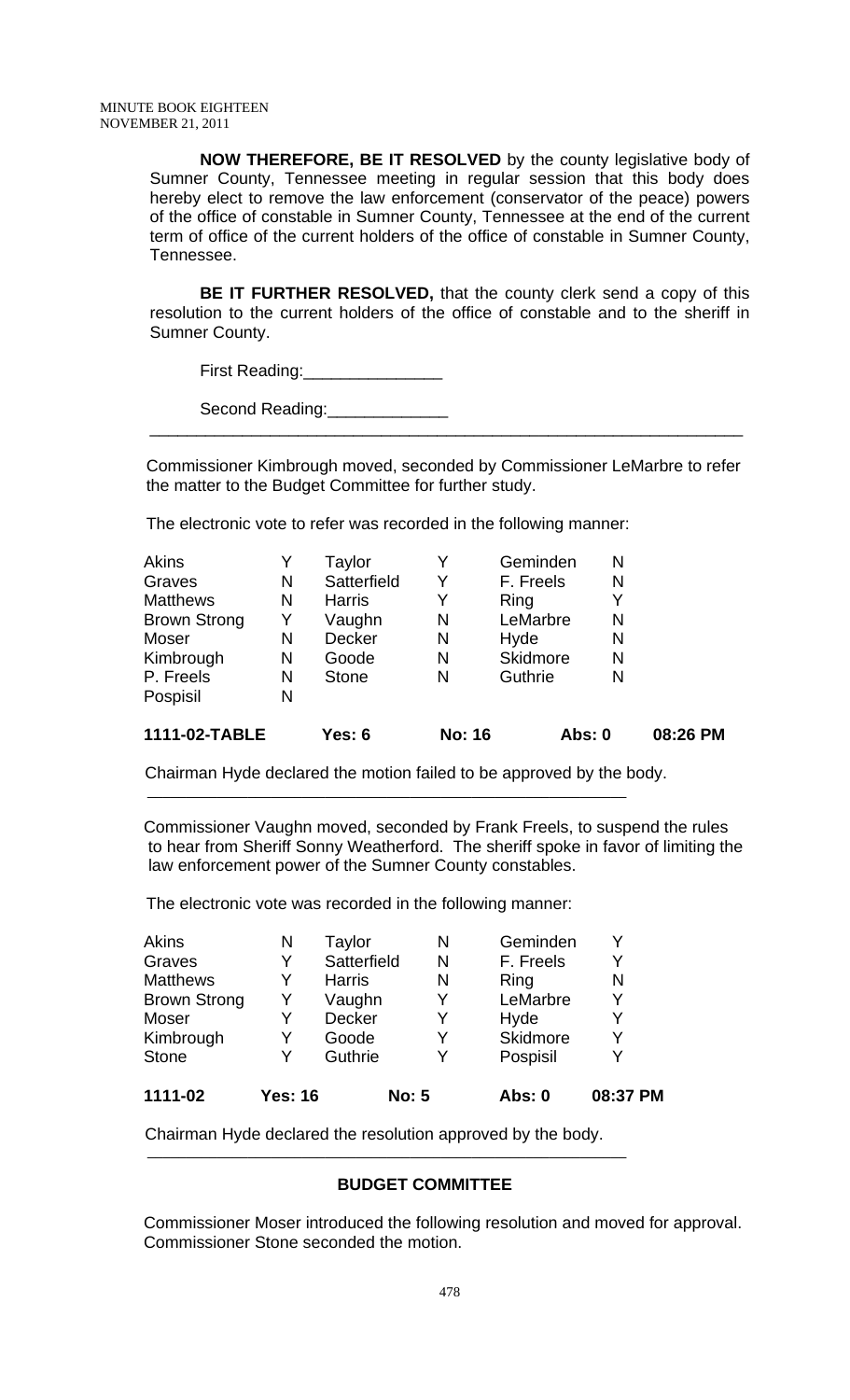# **1111-03 A RESOLUTION APPROPRIATING \$48,540.00 TO THE BUDGET OF THE SUMNER COUNTY BOARD OF EDUCATION FROM THE 2010 BOND FUNDS FOR WHITE HOUSE HIGH SCHOOL ANNEX BOILER AND HAWKINS MIDDLE SCHOOL BOILER**

**BE IT RESOLVED** by the Sumner County Board of County Commissioners meeting in regular session on this the  $21<sup>st</sup>$  day of November, 2011 that this body hereby appropriates \$48,540.00 to the budget of the Sumner County Board of Education from the 2010 Bond Funds for White House High School Annex Boiler and Hawkins Middle School Boiler as shown on the attachment herewith.

\_\_\_\_\_\_\_\_\_\_\_\_\_\_\_\_\_\_\_\_\_\_\_\_\_\_\_\_\_\_\_\_\_\_\_\_\_\_\_\_\_\_\_\_\_\_\_\_\_\_\_\_\_\_\_\_\_\_\_\_\_\_\_\_

The electronic vote was recorded in the following manner:

| <b>Akins</b>        |                | Taylor        |              | Geminden  | v        |
|---------------------|----------------|---------------|--------------|-----------|----------|
| Graves              | Y              | Satterfield   | Y            | F. Freels | Y        |
| <b>Matthews</b>     | Y              | <b>Harris</b> | Y            | Ring      | Y        |
| <b>Brown Strong</b> | Y              | Vaughn        | Y            | LeMarbre  | Y        |
| Moser               | Y              | Decker        | Y            | Hyde      | Y        |
| Kimbrough           | Y              | Goode         | Y            | Skidmore  | Y        |
| P. Freels           | Y              | <b>Stone</b>  | Y            | Guthrie   | ٧        |
| Pospisil            | Y              |               |              |           |          |
| 1111-03             | <b>Yes: 22</b> |               | <b>No: 0</b> | Abs: 0    | 08:38 PM |

 Chairman Hyde declared the resolution approved by the body on the first and final reading. \_\_\_\_\_\_\_\_\_\_\_\_\_\_\_\_\_\_\_\_\_\_\_\_\_\_\_\_\_\_\_\_\_\_\_\_\_\_\_\_\_\_\_\_\_\_\_\_\_\_\_\_\_\_\_\_\_\_\_\_\_\_

Commissioner Moser introduced the following resolution and moved for approval. Commissioner Skidmore seconded the motion.

#### **1111-04 A RESOLUTION APPROPRIATING \$86,149.00 IN PASS-THROUGH FUNDS TO THE SUMNER COUNTY BOARD OF EDUCATION FROM THE EDUCATION JOBS PROGRAM GRANT**

 **BE IT RESOLVED** by the Sumner County Board of County Commissioners meeting in regular session on this the  $21<sup>st</sup>$  day of November, 2011, that this body does hereby appropriate \$86,149.00 in pass-through funds to the Sumner County Board of Education from the Education Jobs Program Grant Award for the Sumner County School System as shown on the attachment herewith.

\_\_\_\_\_\_\_\_\_\_\_\_\_\_\_\_\_\_\_\_\_\_\_\_\_\_\_\_\_\_\_\_\_\_\_\_\_\_\_\_\_\_\_\_\_\_\_\_\_\_\_\_\_\_\_\_\_\_\_\_\_\_\_\_

The electronic vote was recorded in the following manner:

| <b>Akins</b>        |                | Taylor        |              | Geminden  |          |
|---------------------|----------------|---------------|--------------|-----------|----------|
| Graves              | Y              | Satterfield   | Y            | F. Freels | Y        |
| <b>Matthews</b>     | Y              | <b>Harris</b> | Y            | Ring      | Y        |
| <b>Brown Strong</b> | Y              | Vaughn        | Y            | LeMarbre  | Y        |
| Moser               | Y              | <b>Decker</b> | Y            | Hyde      | Y        |
| Kimbrough           | Y              | Goode         | Y            | Skidmore  | Y        |
| P. Freels           | Y              | <b>Stone</b>  | Y            | Guthrie   | Y        |
| Pospisil            | Y              |               |              |           |          |
| 1111-04             | <b>Yes: 22</b> |               | <b>No: 0</b> | Abs: 0    | 08:39 PM |

Chairman Hyde declared the resolution approved by the body on the first and final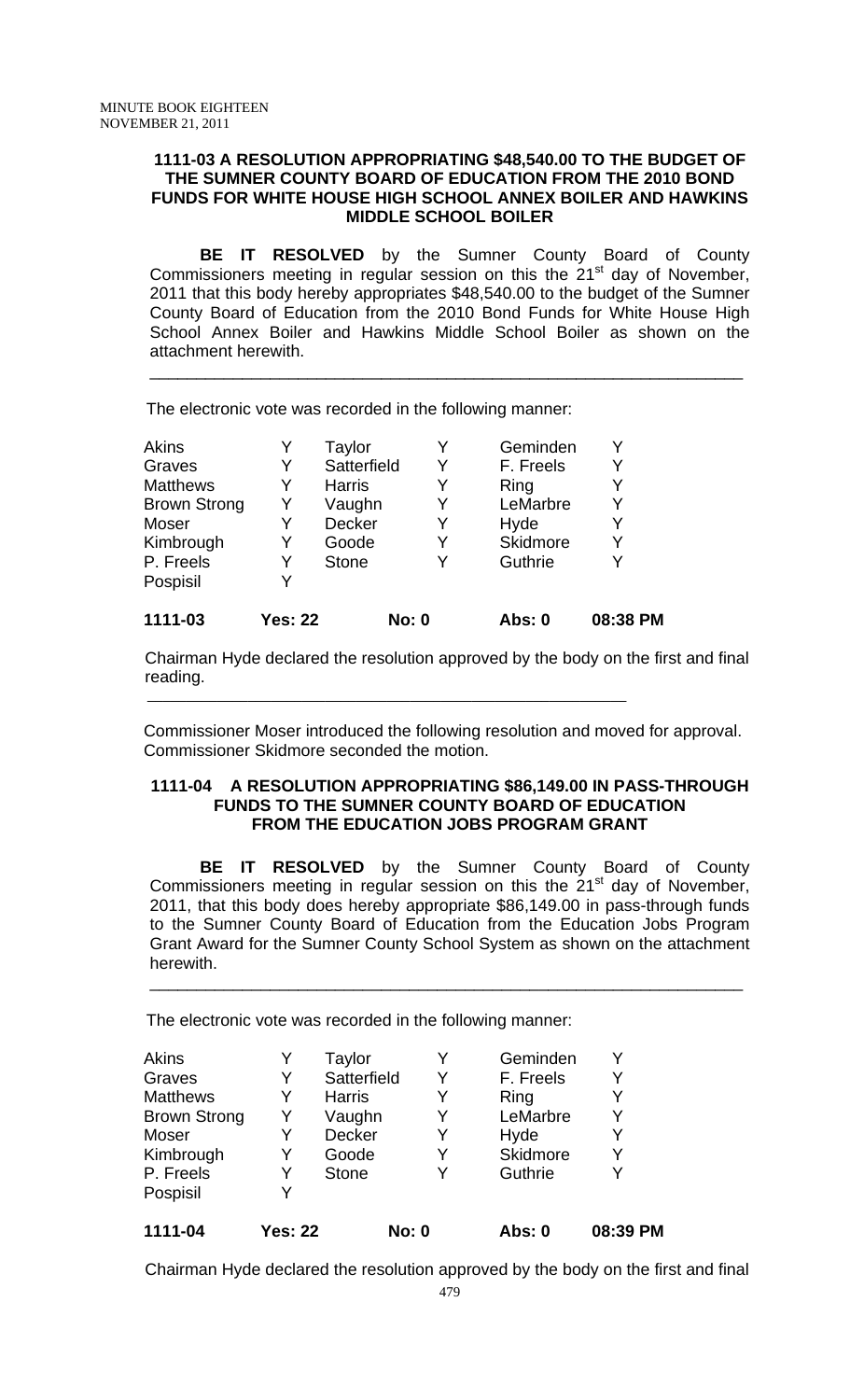# reading. \_\_\_\_\_\_\_\_\_\_\_\_\_\_\_\_\_\_\_\_\_\_\_\_\_\_\_\_\_\_\_\_\_\_\_\_\_\_\_\_\_\_\_\_\_\_\_\_\_\_\_\_\_\_\_\_\_\_\_\_\_\_

Commissioner Moser introduced the following resolution and moved for approval. Commissioner Frank Freels seconded the motion.

# **1111-05 A RESOLUTION APPROVING THE FISCAL YEAR 2011-2012 SUMNER COUNTY BOARD OF EDUCATION FEDERAL PROJECTS BUDGET AMENDMENTS AND APPROPRIATING AND/OR TRANSFERRING SUCH FUNDS AS REQUIRED FOR SPECIAL EDUCATION COSTS**

 **BE IT RESOLVED** by the Sumner County Board of County Commissioners meeting in regular session on this the  $21<sup>st</sup>$  day of November, 2011 that this body hereby approves the 2011-2012 Sumner County Board Federal Projects Budget Amendments and appropriates and/or transfers such funds among the various accounts for special education costs as shown on the attached schedule which is hereby incorporated as a part of this resolution.

\_\_\_\_\_\_\_\_\_\_\_\_\_\_\_\_\_\_\_\_\_\_\_\_\_\_\_\_\_\_\_\_\_\_\_\_\_\_\_\_\_\_\_\_\_\_\_\_\_\_\_\_\_\_\_\_\_\_\_\_\_\_\_\_

The electronic vote was recorded in the following manner:

| Akins               | Y              | Taylor        |              | Y | Geminden      |          |
|---------------------|----------------|---------------|--------------|---|---------------|----------|
| Graves              | Y              | Satterfield   |              | Y | F. Freels     |          |
| <b>Matthews</b>     | Y              | <b>Harris</b> |              | Y | Ring          |          |
| <b>Brown Strong</b> | Y              | Vaughn        |              | Y | LeMarbre      |          |
| Moser               | Y              | Decker        |              | Y | Hyde          |          |
| Kimbrough           | Y              | Goode         |              | Y | Skidmore      | Y        |
| P. Freels           | Y              | <b>Stone</b>  |              | Y | Guthrie       |          |
| Pospisil            | Y              |               |              |   |               |          |
| 1111-05             | <b>Yes: 22</b> |               | <b>No: 0</b> |   | <b>Abs: 0</b> | 08:40 PM |

 Chairman Hyde declared the resolution approved by the body on the first and final reading. \_\_\_\_\_\_\_\_\_\_\_\_\_\_\_\_\_\_\_\_\_\_\_\_\_\_\_\_\_\_\_\_\_\_\_\_\_\_\_\_\_\_\_\_\_\_\_\_\_\_\_\_\_\_\_\_\_\_\_\_\_\_

Commissioner Moser introduced the following resolution and moved for approval. Commissioner Taylor seconded the motion.

# **1111-07 A RESOLUTION APPROPRIATING \$2,000.00 IN PASS-THROUGH FUNDS FOR THE MODEL FOREST POLICY PROGRAM**

**BE IT RESOLVED** by the Sumner County Board Of County Commissioners meeting in regular session on this the  $21<sup>st</sup>$  day of November, 2011 that this body does hereby appropriate \$2,000.00 in pass-through funds for the Model Forest Policy Program as shown on the attachment herewith.

\_\_\_\_\_\_\_\_\_\_\_\_\_\_\_\_\_\_\_\_\_\_\_\_\_\_\_\_\_\_\_\_\_\_\_\_\_\_\_\_\_\_\_\_\_\_\_\_\_\_\_\_\_\_\_\_\_\_\_\_\_\_\_\_

The electronic vote was recorded in the following manner:

| <b>Akins</b>        |   | Taylor        | Y | Geminden  |   |
|---------------------|---|---------------|---|-----------|---|
| Graves              | Y | Satterfield   | Y | F. Freels |   |
| <b>Matthews</b>     | Y | <b>Harris</b> | Y | Ring      |   |
| <b>Brown Strong</b> | Y | Vaughn        | Y | LeMarbre  |   |
| Moser               | Y | Decker        | Y | Hyde      |   |
| Kimbrough           | Y | Goode         | Y | Skidmore  | v |
| P. Freels           | N | <b>Stone</b>  |   | Guthrie   |   |
| Pospisil            | v |               |   |           |   |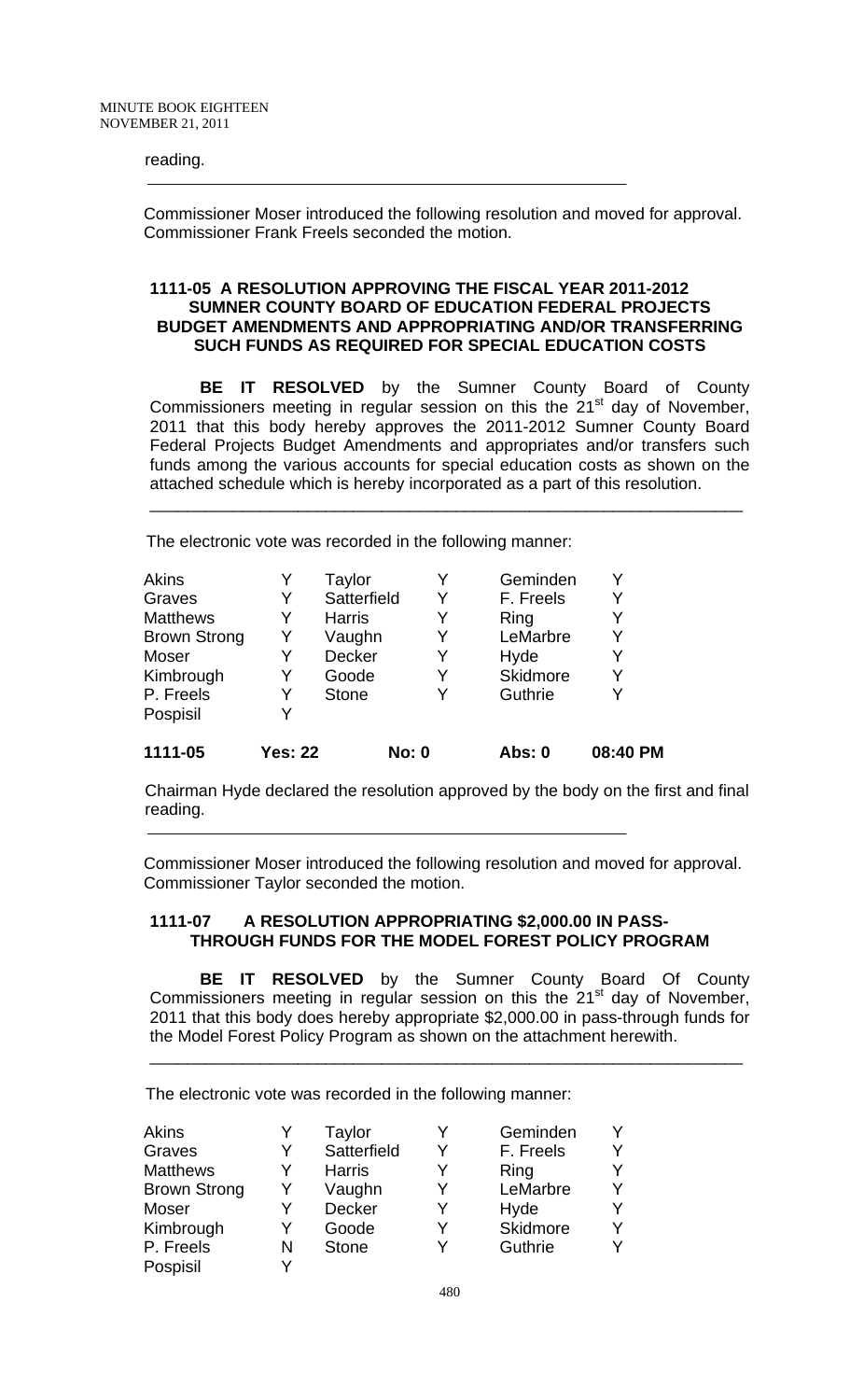# **1111-07 Yes: 21 No: 1 Abs: 0 08:41 PM**

 Chairman Hyde declared the resolution approved by the body on the first and final reading. \_\_\_\_\_\_\_\_\_\_\_\_\_\_\_\_\_\_\_\_\_\_\_\_\_\_\_\_\_\_\_\_\_\_\_\_\_\_\_\_\_\_\_\_\_\_\_\_\_\_\_\_\_\_\_\_\_\_\_\_\_\_\_\_\_\_\_\_\_\_\_\_\_\_\_\_\_\_\_

Commissioner Moser introduced the following resolution and moved for approval. Commissioner Matthews seconded the motion.

# **1111-08 A RESOLUTION APPROPRIATING \$47,290.00 AS PASS-THROUGH FUNDS FROM GHSO GRANT TO THE DRUG COURT BUDGET**

 **BE IT RESOLVED** by the Sumner County Board of County Commissioners meeting in regular session on this the 21<sup>st</sup> day of November, 2011, that this body hereby appropriates \$47,290.00 as pass-through funds from GHSO Grant to the Drug Court Budget as shown on the attachment herewith.

\_\_\_\_\_\_\_\_\_\_\_\_\_\_\_\_\_\_\_\_\_\_\_\_\_\_\_\_\_\_\_\_\_\_\_\_\_\_\_\_\_\_\_\_\_\_\_\_\_\_\_\_\_\_\_\_\_\_\_\_\_\_\_\_

The electronic vote was recorded in the following manner:

| Akins               |                | Taylor        |              |   | Geminden      |          |
|---------------------|----------------|---------------|--------------|---|---------------|----------|
| Graves              | Y              | Satterfield   |              | Y | F. Freels     | Y        |
| <b>Matthews</b>     | Y              | <b>Harris</b> |              | Y | Ring          |          |
| <b>Brown Strong</b> | Y              | Vaughn        |              | Y | LeMarbre      |          |
| Moser               | Y              | Decker        |              | Y | Hyde          |          |
| Kimbrough           | Y              | Goode         |              | Y | Skidmore      | Y        |
| P. Freels           | Y              | <b>Stone</b>  |              | Y | Guthrie       |          |
| Pospisil            | Y              |               |              |   |               |          |
| 1111-08             | <b>Yes: 22</b> |               | <b>No: 0</b> |   | <b>Abs: 0</b> | 08:41 PM |

 Chairman Hyde declared the resolution approved by the body on the first and final reading. \_\_\_\_\_\_\_\_\_\_\_\_\_\_\_\_\_\_\_\_\_\_\_\_\_\_\_\_\_\_\_\_\_\_\_\_\_\_\_\_\_\_\_\_\_\_\_\_\_\_\_\_\_\_\_\_\_\_\_\_\_\_\_\_\_\_\_\_\_\_\_\_\_\_\_\_\_\_\_

Commissioner Moser introduced the following resolution and moved for approval. Commissioner Frank Freels seconded the motion.

# **1111-09 A RESOLUTION APPROPRIATING \$87,500.00 FROM THE COUNTY GENERAL FUND RESERVE TO THE BUDGET OF THE SHERIFF FOR INCREASED JAILER SALARIES**

 **BE IT RESOLVED** by the Sumner County Board of County Commissioners meeting in regular session on this the  $21<sup>st</sup>$  day of November, 2011 that this body hereby appropriates \$87,500.00 from the County General Fund Reserve to the budget of the Sheriff for salaries for Jailers; and

**BE IT FURTHER RESOLVED,** that the minimum salary of full-time jailers (correction officers) shall be raised to an annual salary of \$25,000.00.

\_\_\_\_\_\_\_\_\_\_\_\_\_\_\_\_\_\_\_\_\_\_\_\_\_\_\_\_\_\_\_\_\_\_\_\_\_\_\_\_\_\_\_\_\_\_\_\_\_\_\_\_\_\_\_\_\_\_\_\_\_\_\_\_

Commissioners Guthrie and Matthews declared an indirect conflict of interest but would vote their conscience.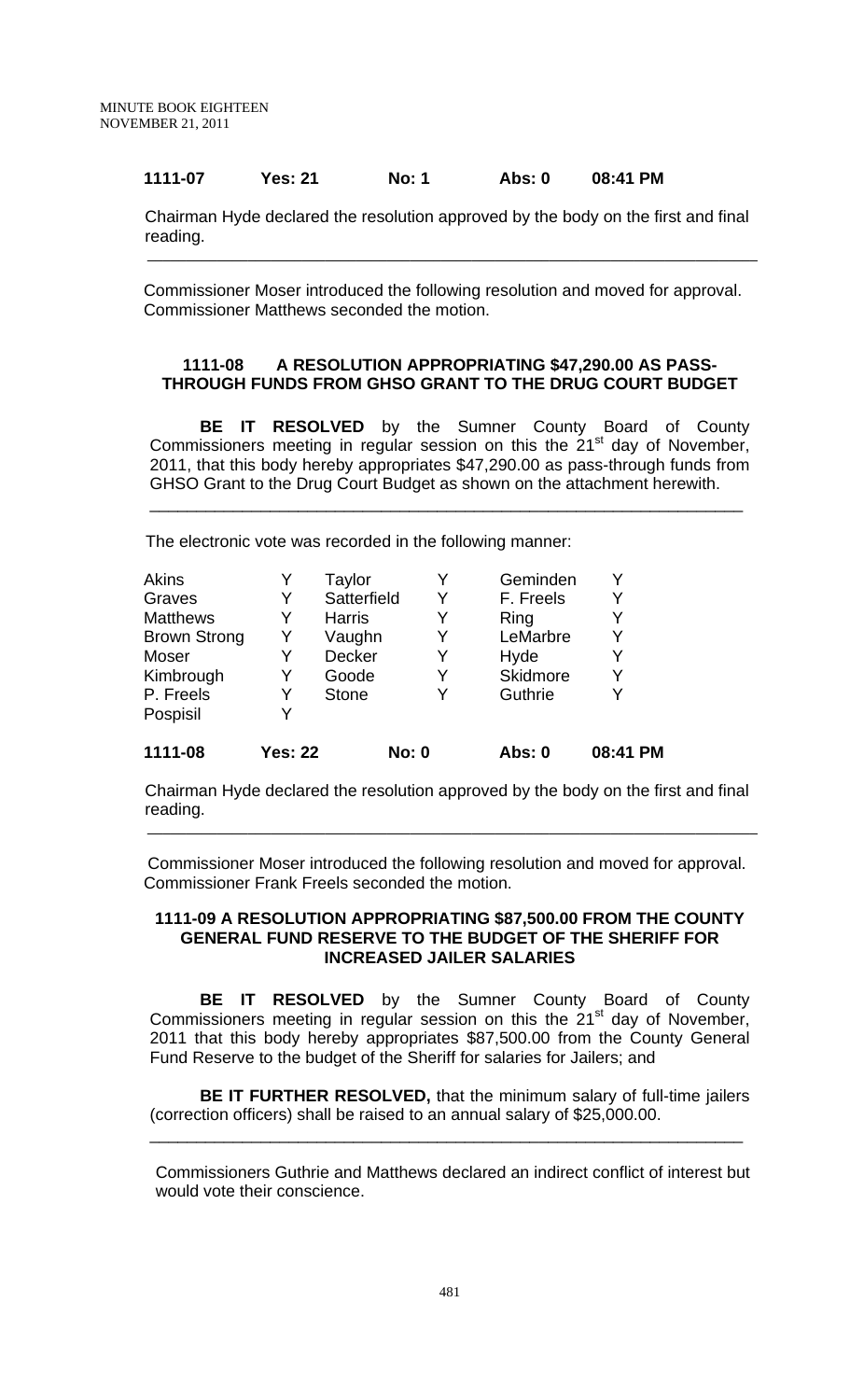Chairman entertained motion to suspend the rules to hear from County Finance Director David Lawing. Upon motion of Commissioner Matthews, seconded by Commissioner Pospisil, the Commission voted to suspend the rules to hear from Mr. Lawing who stated the increase for jailers would be different based on each employee's salary, stating that the additional funding would bring the base pay up to \$25,000.

The electronic vote was recorded in the following manner:

| <b>Akins</b>        |                | Taylor        |              | Geminden        | Y        |  |
|---------------------|----------------|---------------|--------------|-----------------|----------|--|
| Graves              | Y              | Satterfield   | Y            | F. Freels       | Y        |  |
| <b>Matthews</b>     | Y              | <b>Harris</b> | Y            | Ring            | Y        |  |
| <b>Brown Strong</b> | Y              | Vaughn        | Y            | LeMarbre        | N        |  |
| Moser               | Y              | Decker        | Y            | Hyde            | Y        |  |
| Kimbrough           | N              | Goode         | N            | <b>Skidmore</b> | Y        |  |
| P. Freels           | Y              | <b>Stone</b>  | Y            | Guthrie         | Y        |  |
| Pospisil            | Y              |               |              |                 |          |  |
| 1111-09             | <b>Yes: 19</b> |               | <b>No: 3</b> | Abs: 0          | 08:45 PM |  |

 Chairman Hyde declared the resolution approved by the body on the first and final reading. \_\_\_\_\_\_\_\_\_\_\_\_\_\_\_\_\_\_\_\_\_\_\_\_\_\_\_\_\_\_\_\_\_\_\_\_\_\_\_\_\_\_\_\_\_\_\_\_\_\_\_\_\_\_\_\_\_\_\_\_\_\_\_\_\_\_\_\_\_\_\_\_\_\_\_\_\_\_\_

Commissioner Moser introduced the following resolution and moved for approval. Commissioner Frank Freels seconded the motion.

# **1111-10 A RESOLUTION APPROPRIATING \$15,550.00 FOR THE COMMUNITY TREE PLANTING GRANT**

 **BE IT RESOLVED** by the Sumner County Board of County Commissioners meeting in regular session on this the  $21<sup>st</sup>$  day of November, 2011, that this body hereby appropriates \$15,550.00 for the Community Tree Planting Grant to the Greenway Project Account as shown on the attachment herewith.

\_\_\_\_\_\_\_\_\_\_\_\_\_\_\_\_\_\_\_\_\_\_\_\_\_\_\_\_\_\_\_\_\_\_\_\_\_\_\_\_\_\_\_\_\_\_\_\_\_\_\_\_\_\_\_\_\_\_\_\_\_\_\_\_

The electronic vote was recorded in the following manner:

| 1111-10             | <b>Yes: 22</b> |               | <b>No: 0</b> | Abs: 0    | 08:46 PM |
|---------------------|----------------|---------------|--------------|-----------|----------|
| Pospisil            | Y              |               |              |           |          |
| P. Freels           | Y              | <b>Stone</b>  | Y            | Guthrie   | Y        |
| Kimbrough           | Y              | Goode         | Y            | Skidmore  | Y        |
| Moser               | Y              | <b>Decker</b> | Y            | Hyde      | Y        |
| <b>Brown Strong</b> | Y              | Vaughn        | Y            | LeMarbre  | Y        |
| <b>Matthews</b>     | Y              | <b>Harris</b> | Y            | Ring      | Y        |
| Graves              | Y              | Satterfield   | Y            | F. Freels | Y        |
| <b>Akins</b>        | Y              | Taylor        | Y            | Geminden  | Y        |

 Chairman Hyde declared the resolution approved by the body on the first and final reading. \_\_\_\_\_\_\_\_\_\_\_\_\_\_\_\_\_\_\_\_\_\_\_\_\_\_\_\_\_\_\_\_\_\_\_\_\_\_\_\_\_\_\_\_\_\_\_\_\_\_\_\_\_\_\_\_\_\_\_\_\_\_\_\_\_\_\_\_\_\_\_\_\_\_\_\_\_\_\_

Commissioner Moser introduced the following resolution and moved for approval. Commissioner Matthews seconded the motion.